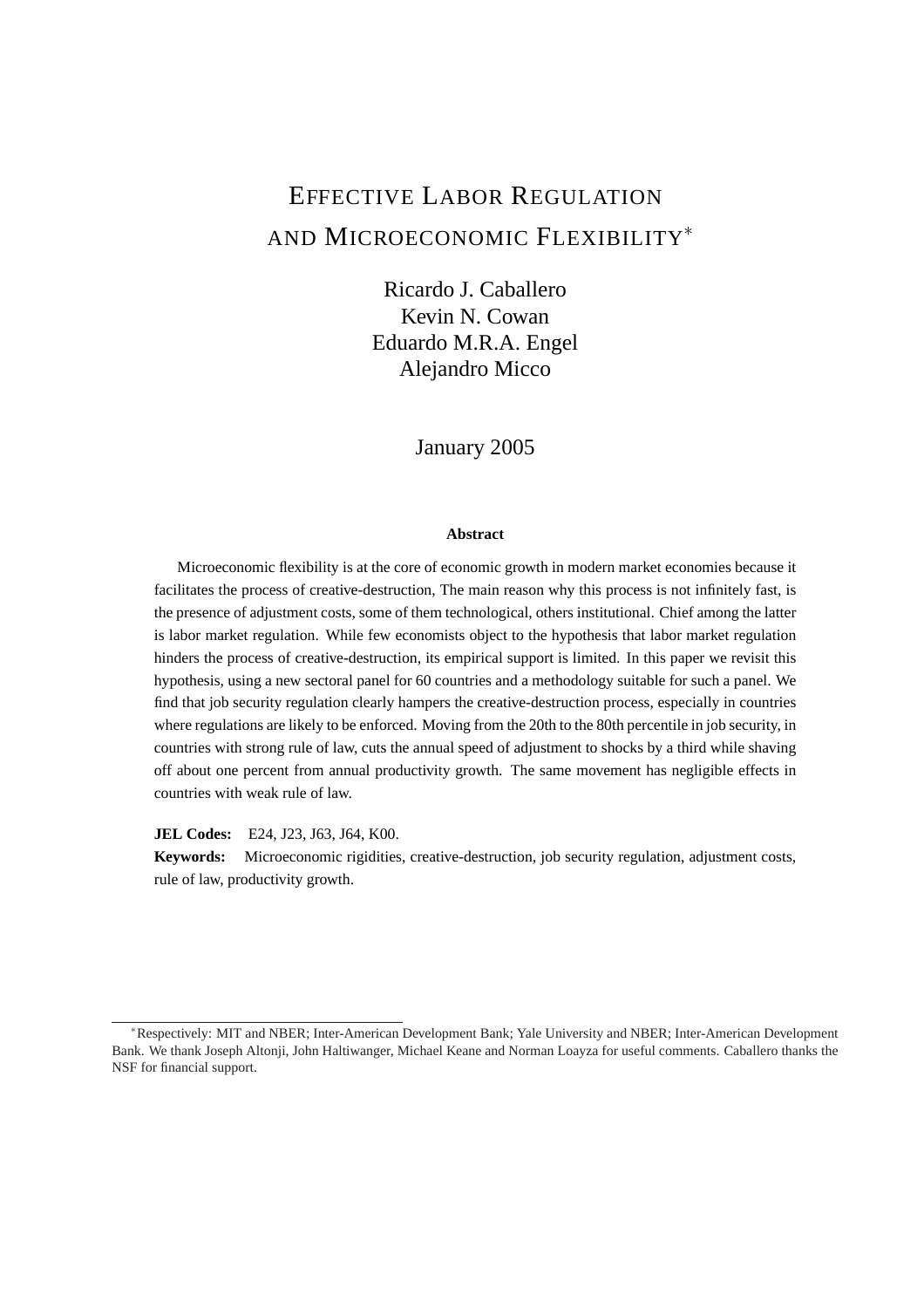# **1 Introduction**

Microeconomic flexibility, by facilitating the ongoing process of creative-destruction, is at the core of economic growth in modern market economies. This basic idea has been with economists for centuries, was brought to the fore by Schumpeter fifty years ago, and has recently been quantified in a wide variety of contexts.<sup>1</sup> In US Manufacturing, for example, more than half of aggregate productivity growth can be directly linked to this process.<sup>2</sup>

The main obstacle faced by microeconomic flexibility is adjustment costs. Some of these costs are purely technological, others are institutional. Chief among the latter is labor market regulation, in particular job security provisions. The literature on the impact of labor market regulation on the many different economic, political and sociological variables associated to labor markets and their participants is extensive and contentious. However, the proposition that job security provisions reduce restructuring is a point of agreement.

Despite this consensus, the empirical evidence supporting the negative impact of labor market regulation on microeconomic flexibility has been scant at best. This is not too surprising, as the obstacles to empirical success are legions, including poor measurement of restructuring activity and labor market institutions variables, both within a country and more so across countries.<sup>3</sup> In this paper we make a new attempt. We develop a methodology that allows us to bring together the extensive new data set on labor market regulation constructed by Botero et al. (2004) with comparable cross-country cross-sectoral data on employment and output from the UNIDO (2002) data-set. We also emphasize the key distinction between *effective* and official labor market regulation.

The methodology builds on the simple partial-adjustment idea that larger adjustment costs are reflected in slower employment adjustment to shocks.<sup>4</sup> The accumulation of limited adjustment to these shocks builds a wedge between frictionless and actual employment, which is the main right hand side variable in this approach. We propose a new way of estimating this wedge, which allows us to pool data on labor market legislation with comparable employment and output data for a broad range of countries. As a result, we are able to enlarge the effective sample to 60 economies, more than double the country coverage of previous studies in this literature.<sup>5</sup> Our attempt to measure *effective* labor regulation interacts existing measures of job security provision with measures of rule of law and government efficiency.<sup>6</sup>

<sup>&</sup>lt;sup>1</sup>See, e.g., the review in Caballero and Hammour (2000).

<sup>2</sup>See, e.g., Foster, Haltiwanger and Krizan (1998).

 $3$ On a closely related literature, there is an extensive body of empirical work, pioneered by Lazear (1990), that has put together data on job security provisions across countries and over time, and measured the effect of these provisions on aggregate employment. A recent survey of this literature can be found in Heckman and Pages (2003). Results are mixed. On the one hand, Lazear (1990), Grubb and Wells (1993), Nickell (1997) and Heckman and Pages (2000) find a negative relationship between job security and employment levels. On the other hand Garibaldi and Mauro (1999), OECD (1999), Addison, Texeira and Grosso (2000), and Freeman (2001) fail to find evidence of such a relationship.

<sup>4</sup>For surveys of the empirical literature on partial-adjustment see Nickell (1986) and Hammermesh (1993).

 ${}^{5}$ To our knowledge, the broadest cross-country study to date – Nickell and Nuziata (2000) – included 20 high income OECD countries. Other recent studies, such as Burgess and Knetter (1998) and Burgess et al. (2000), pool industry-level data from 7 OECD economies.

 $6$ See Loboguerrero and Panizza (2003) for a similar interaction term in their study of the relation between labor market institu-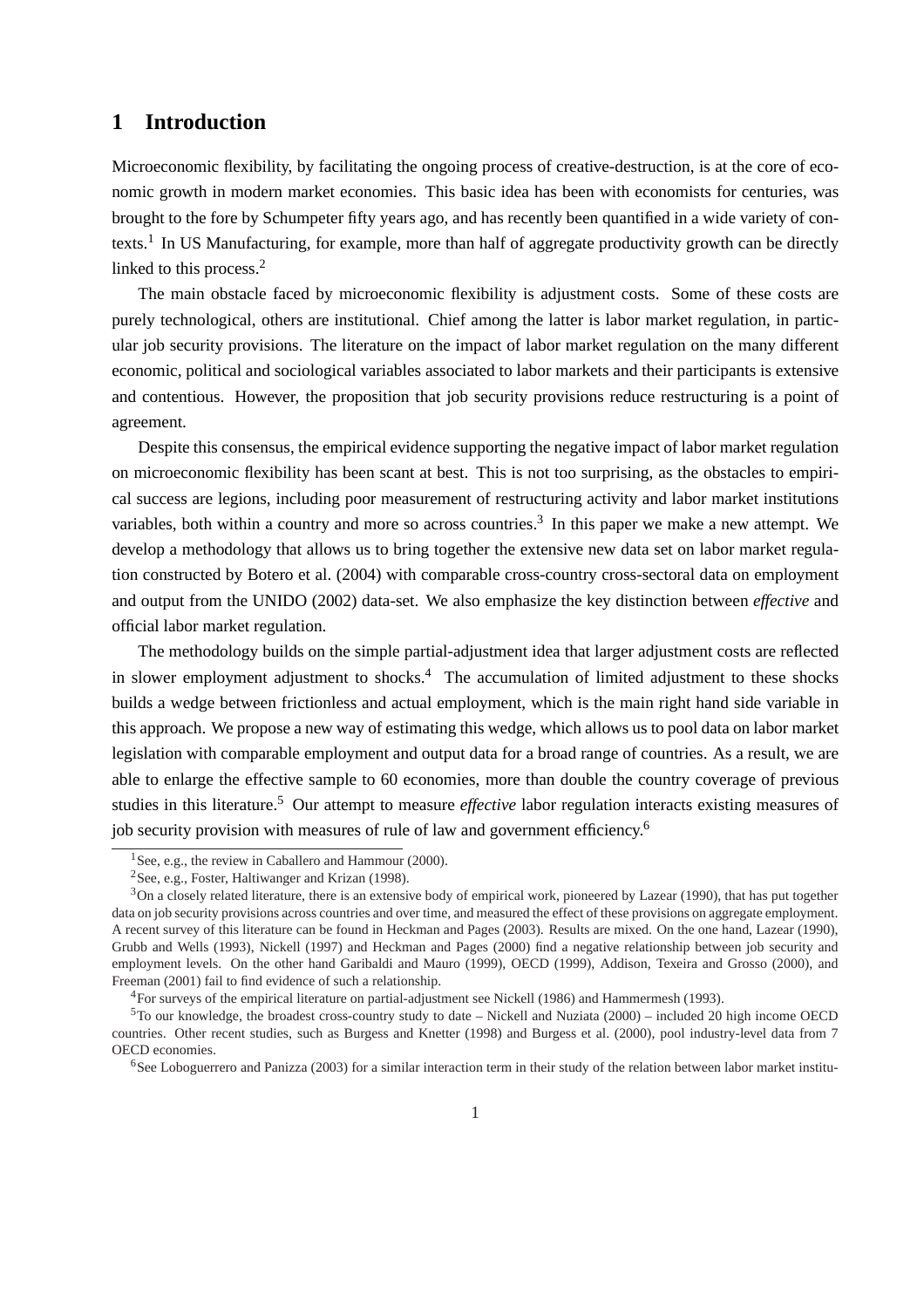Our results are clear and robust: countries with less effective job security legislation adjust more quickly to imbalances between frictionless and actual employment. In countries with strong rule of law, moving from the 20th to the 80th percentile of job security lowers the speed of adjustment to shocks by 35 percent and cuts annual productivity growth by 0.85 percent. The same movement for countries with low rule of law only reduces the speed of adjustment by approximately 1 percent and productivity growth by 0.02 percent.

The paper proceeds as follows. Section 2 presents the methodology and describes the new data set. Section 3 discusses the main results and explores their robustness. Section 4 gauges the impact of effective labor protection on productivity growth. Section 5 concludes.

## **2 Methodology and Data**

### **2.1 Methodology**

#### **2.1.1 Overview**

The starting point for our methodology is a simple adjustment hazard model, where the change in the number of (filled) jobs in sector *j* in country *c* between time  $t - 1$  and *t* is a probabilistic (at least to the econometrician) function of the gap between desired and actual employment:

$$
\Delta e_{jct} = \psi_{jct} \text{Gap}_{jct} \qquad \text{Gap}_{jct} \equiv e_{jct}^* - e_{jc,t-1}, \tag{1}
$$

where  $e_{jct}$  and  $e_{jct}^*$  denote the logarithm of employment and desired employment, respectively. The random variable  $\psi_{ict}$ , which is assumed i.i.d. both across sectors and over time, takes values in the interval [0, 1] and has country-specific mean  $\lambda_c$  and variance  $\zeta_c \lambda_c (1-\lambda_c)$ , with  $0 \leq \zeta_c \leq 1$ . This model can be obtained from a generalization of Sargent (1978) and Calvo (1983) (see below). The case  $\zeta_c = 0$  corresponds to the standard quadratic adjustment model as in Sargent (1978), the case  $\zeta_c = 1$  to the Calvo (1983) model. The parameter  $\lambda_c$  captures microeconomic flexibility. As  $\lambda_c$  goes to one, all gaps are closed quickly and microeconomic flexibility is maximum. As  $\lambda_c$  decreases, microeconomic flexibility declines.

Equation (1) hints at two important components of our methodology: We need to find a measure of the employment gap and a strategy to estimate the average (over *j* and *t*) speeds of adjustment (the  $\lambda_c$ ). We describe both ingredients in detail in what follows. In a nutshell, we construct estimates of  $e_{jct}^*$ , the only unobserved element of the gap, by solving the optimization problem of a sector's representative firm, as a function of observables such as labor productivity and a suitable proxy for the average market wage. We estimate  $\lambda_c$  from (1), based upon the large cross-sectional size of our sample and the well documented heterogeneity in the realizations of the gaps and the ψ*jct*'s (see, e.g., Caballero, Engel and Haltiwanger (1997) for US evidence).

tions and inflation.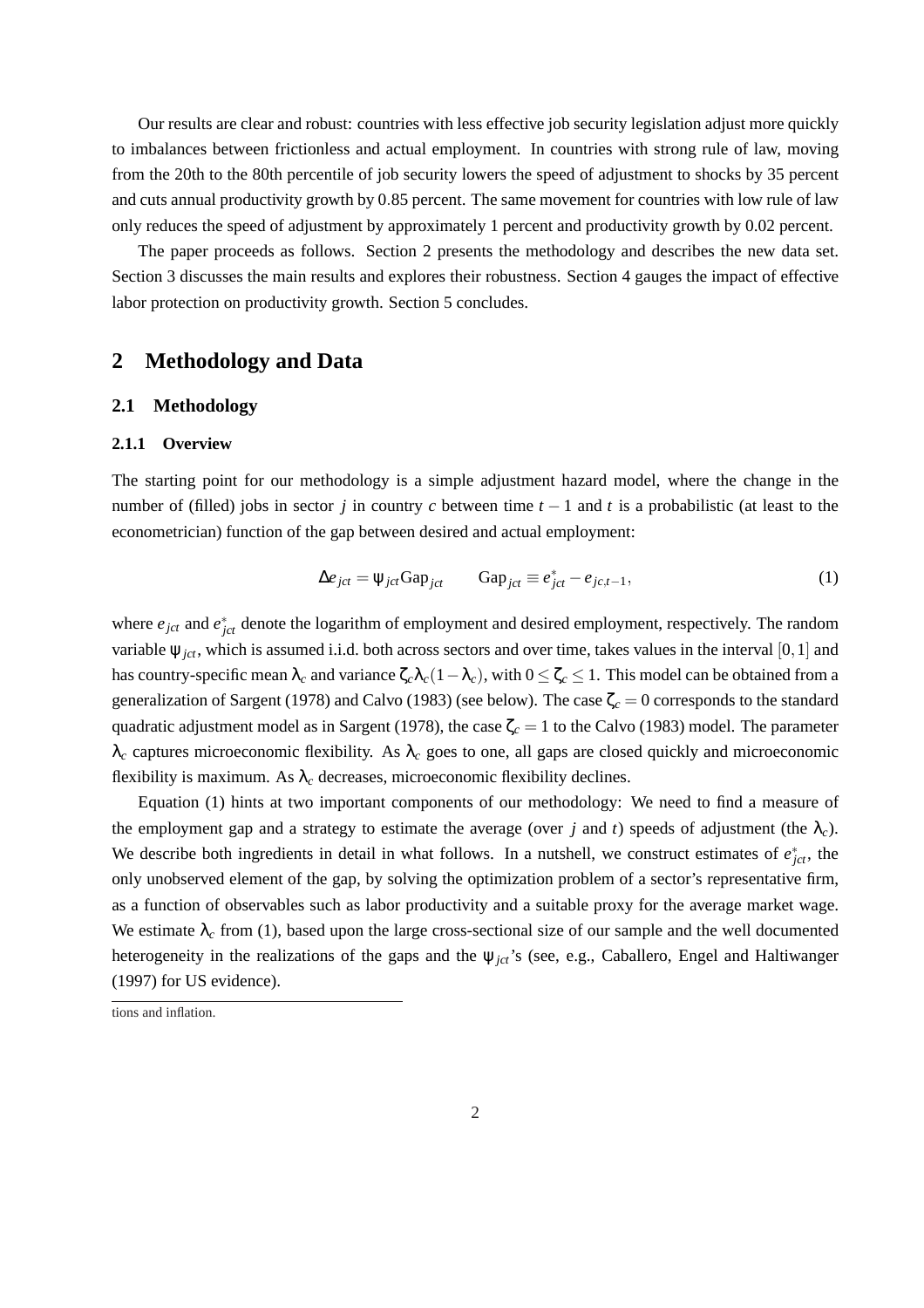### **2.1.2 Details**

A sector's representative firm has output and demand:

$$
y = a + \alpha e + \beta h,\tag{2}
$$

$$
p = d - \frac{1}{\eta} y,\tag{3}
$$

where *y*, *p*, *e*, *a*, *h*, *d* denote output, price, employment, productivity, hours worked and demand shocks, and η is the price elasticity of demand. We let  $γ ≡ (η −1)/η$ , with  $η > 1$ ,  $0 < α < 1$  and  $0 < β < 1$ . All variables are in logs.

Firms are competitive in the labor market but pay wages that increase with the number of hours worked, *H*:

$$
w = k^o + \log(H^{\mu} + \Omega).
$$

This can be approximated by:

$$
w = w^o + \mu(h - \overline{h}),\tag{4}
$$

with  $w^o$  determined by  $k^o$  and  $\Omega$ , and  $\overline{h}$  constant over time and interpreted below. In order to ensure interior solutions, we assume  $\alpha \mu > \beta$  and  $\mu > \beta \gamma$ .

A key assumption is that the representative firm within each sector only faces adjustment costs when it changes employment levels, not when it changes the number of hours worked (beyond overtime payments).<sup>7</sup> It follows that the sector's choice of hours in every period can be expressed in terms of its current level of employment, by solving the corresponding first order condition for hours.

In a frictionless labor market the firm's employment level also satisfies a simple *static* first order condition for employment. Our functional forms then imply that the optimal choice of hours,  $\bar{h}$ , does not depend on the employment level. A patient calculation shows that

$$
\bar{h} = \frac{1}{\mu} \log \left( \frac{\beta \Omega}{\alpha \mu - \beta} \right).
$$

We denote the corresponding employment level by  $\hat{e}$  and refer to it as the *static employment target*:

$$
\hat{e} = C + \frac{1}{1 - \alpha \gamma} [d + \gamma a - w^o],
$$

with *C* a constant that depends on  $\mu$ , α, β and γ.

In the absence of adjustment costs the firm's cash flow, *R*, is maximized at  $\hat{e}$ , taking the value  $\hat{R}$ . A second order Taylor approximation of the firm's revenue function, net of adjustment costs, around  $\hat{e}$  then yields

$$
R \cong \widehat{R} - C'(e - \widehat{e})^2,\tag{5}
$$

 $7$ For evidence on this see Sargent (1978) and Shapiro (1986).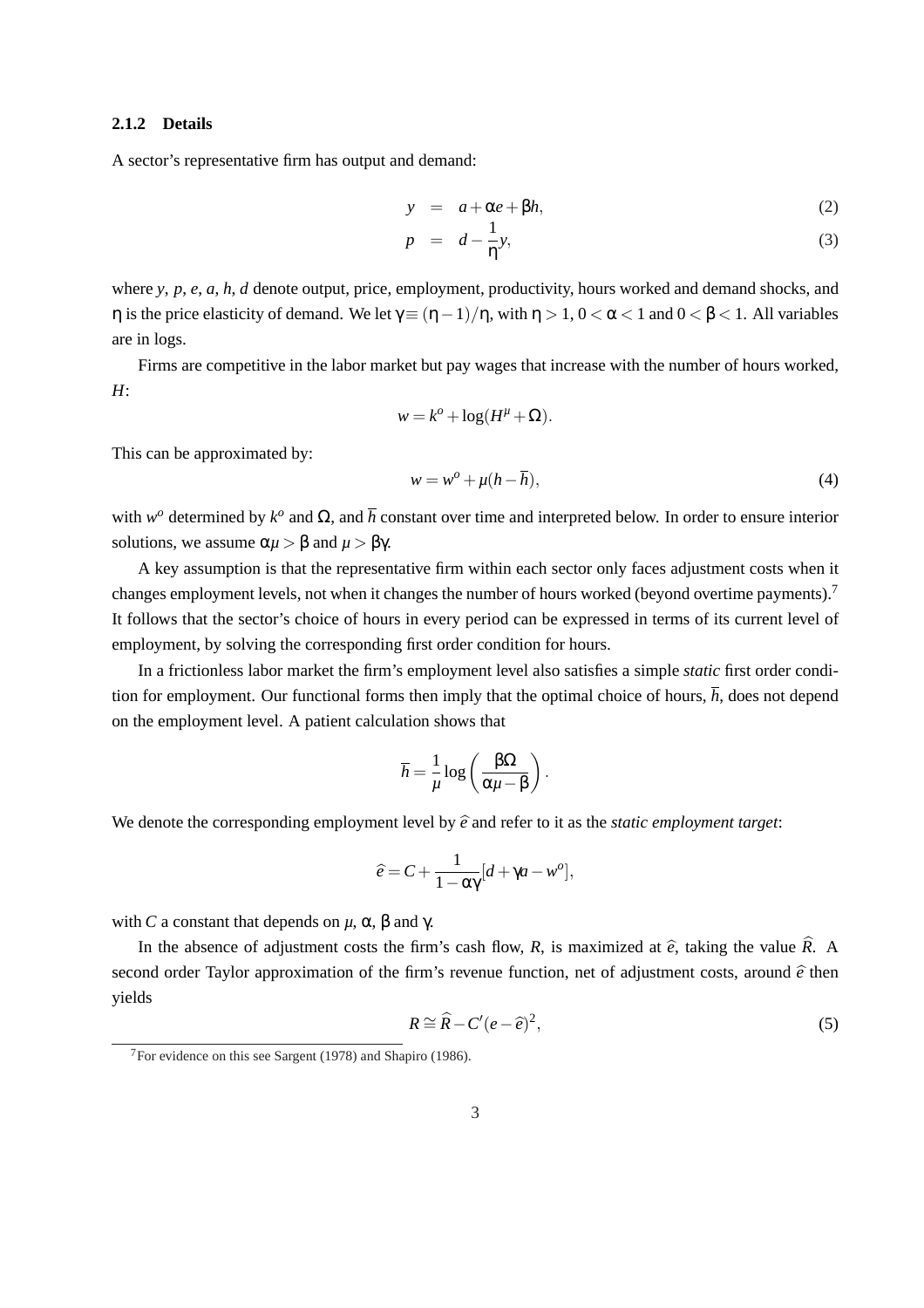with  $\widehat{R}$  unaffected by the firms' choice variables. Without loss of generality we set  $C' = 1$  in what follows.

Firms' labor adjustment costs are assumed quadratic, with a stochastic proportionality factor *k*. The *k*'s are independent (over time and across sectors within a country), identically distributed, and take both the value zero and infinity with positive probabilities, thereby allowing for both smooth and lumpy labor adjustments. More precisely:  $\overline{a}$ 

$$
k_t = \begin{cases} 0 & \text{with prob. } \pi_0 \\ K & \text{with prob. } \pi_k \\ \infty & \text{with prob. } \pi_\infty \end{cases} \tag{6}
$$

where *K* a fixed number,  $0 < K < \infty$ ,  $\pi_i \geq 0$ ,  $i = 0, k, \infty$ , and  $\pi_0 + \pi_k + \pi_\infty = 1.8$ 

The firm's profit maximization problem at time *t* then is equivalent to:

$$
\min_{e_t} \mathbf{E}_t \left[ \sum_{j\geq 0} \rho^j \left\{ (e_{t+j} - \widehat{e}_{t+j})^2 + k_{t+j} (e_{t+j} - e_{t+j-1})^2 \right\} \right],\tag{7}
$$

with ρ denoting the firm's discount factor. In Appendix A we solve the corresponding Bellman equation and show that the firm's optimal employment choice satisfies

$$
\Delta e_t = \psi_t (e_t^* - e_{t-1}), \tag{8}
$$

with the *dynamic employment target*,  $e_t^*$ , defined via

$$
e_t^* = (1 - \tau) \sum_{j \geq 0} \tau^j \mathbf{E}_t [\widehat{e}_{t+j}],
$$

for some constant  $\tau \in (0,1)$ , and

$$
\Psi_t \equiv \Psi(k_t) = \begin{cases} 0 & \text{if } k_t = \infty \\ v & \text{if } k_t = K \\ 1 & \text{if } k_t = 0 \end{cases}
$$
 (9)

with  $v \in (0,1)$  an explicit function of *K*,  $\rho$ ,  $\pi_0$ ,  $\pi_k$  and  $\pi_{\infty}$ .

It follows that a fraction  $\pi_{\infty}$  of the time the representative firm does not adjust its employment, a fraction  $\pi_0$  it adjusts fully to  $e^*$  and the remaining periods, it closes part of the gap between its dynamic employment target and actual employment.

Denoting  $\lambda \equiv \pi_0 + v \pi_k$  we have that:

$$
E[\psi] = \lambda,
$$
  
Var[\psi] =  $\lambda(1-\lambda) - \pi_k v(1-v),$ 

with Var[ $\psi$ ] taking values between 0 (quadratic adjustment:  $\pi_k = 1$ ,  $\nu = \lambda$ ) and  $\lambda(1 - \lambda)$  (Calvo model:

<sup>8</sup>The results that follow can be extended to the case where *K* is drawn from a distribution that takes positive values.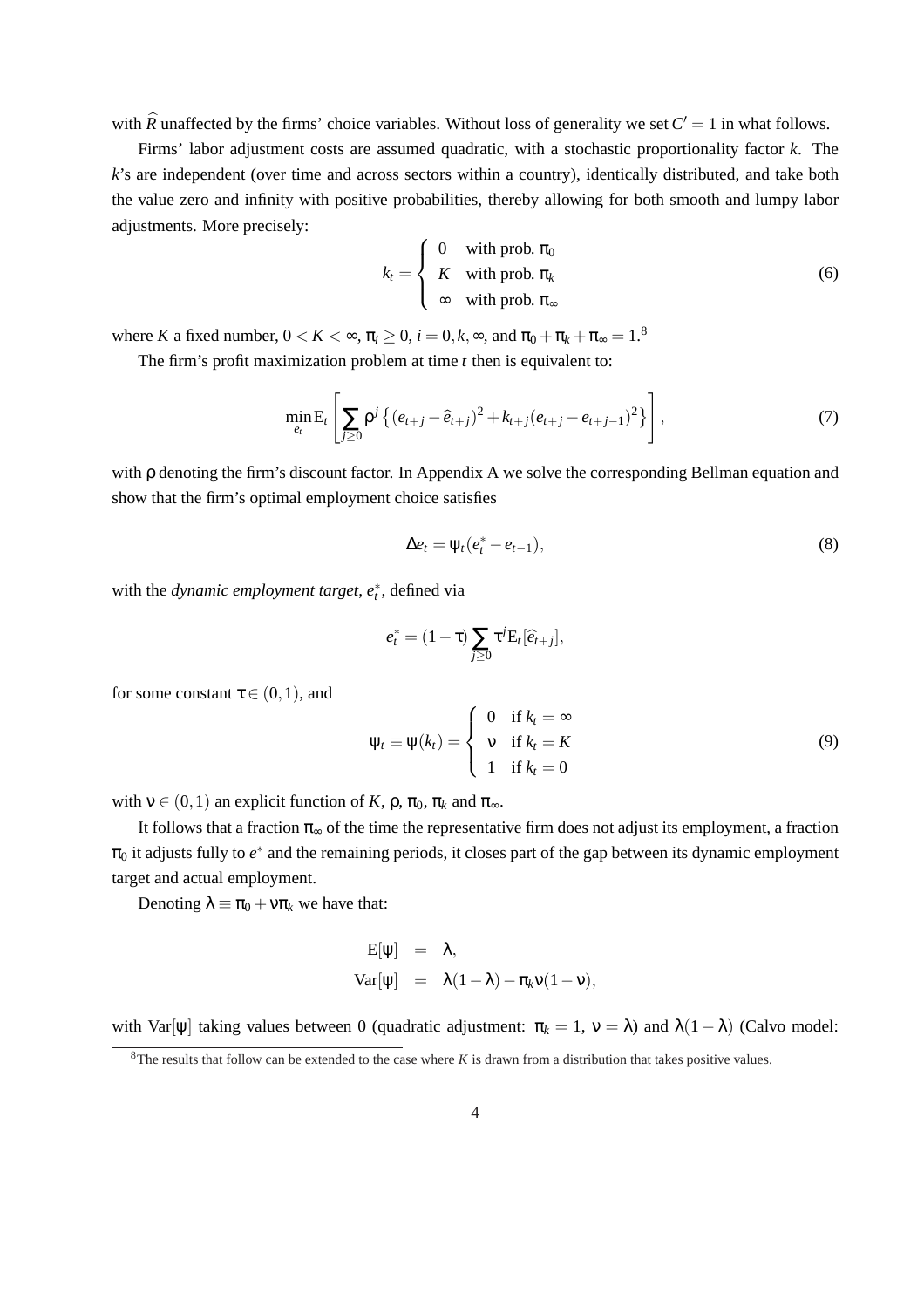$\pi_k = 0$ ,  $\pi_0 = \lambda$ ). Furthermore, as  $\pi_k$  decreases from one to zero, Var[ $\psi$ ] covers the full range of values between  $\lambda(1-\lambda)$  and zero.

Having derived our estimating equation from first principles, we next turn to deriving a proxy for the dynamic employment target *e* ∗ . For this, note that the relation between the employment gap and the hours gap follows from the expressions obtained above for  $\hat{e}$ ,  $\bar{h}$  and the first order condition satisfied by *h*:

$$
\hat{e} - e = \frac{\mu - \beta \gamma}{1 - \alpha \gamma} (h - \overline{h}). \tag{10}
$$

This is the expression used by Caballero and Engel (1993). It is not useful in our case, since we do not have information on worked hours. Yet the argument leading to (10) also can be used to express the employment gap in terms of the marginal labor productivity gap:

$$
\widehat{e}-e = \frac{\Phi}{1-\alpha\gamma}(v-w^o),
$$

where *v* denotes marginal productivity,  $\phi = \mu/(\mu - \beta \gamma)$  is decreasing in the elasticity of the marginal wage schedule with respect to average hours worked,  $\mu - 1$ , and  $w^o$  was defined in (4). Note that  $\hat{e} - e$  is the difference between the static target  $\hat{e}$  and realized employment, not the dynamic employment gap  $e_{jet}^* - e_{jet}$ related to the term on the right hand side of (1). However, if we assume that  $d + \gamma a - w^{\circ}$  follows a random walk (possibly with an exogenously time varying drift) —an assumption consistent with the data<sup>9</sup> — we have that  $e_{jct}^*$  is equal to  $\hat{e}_{jct}$  plus a constant  $\delta_{ct}$ . It follows that

$$
e_{jct}^* - e_{jct-1} = \frac{\phi}{1 - \alpha \gamma_j} \left( v_{jct} - w_{jct}^o \right) + \Delta e_{jct} + \delta_{ct}, \qquad (11)
$$

where we have allowed for sector-specific differences in  $\alpha\gamma$ . Note that both marginal product and wages are in nominal terms. However, since these expressions are in logs, their difference eliminates the aggregate price level component.

We estimate the marginal productivity of labor,  $v_{ict}$ , using output per worker multiplied by an industrylevel labor share, assumed constant within income groups and over time.

Two natural candidates to proxy for  $w_{jet}^o$  are the average (across sectors within a country, at a given point in time) of either observed wages or observed marginal productivities. The former is consistent with a competitive labor market, the latter may be expected to be more robust in settings with long-term contracts and multiple forms of compensation, where the salary may not represent the actual marginal cost of labor.<sup>10</sup> We performed estimations using both alternatives and found no discernible differences (see below). This suggests that statistical power comes mainly from the cross-section dimension, that is, from the well docu-

<sup>&</sup>lt;sup>9</sup>Pooling all countries and sectors together, the first order autocorrelation of the measure of  $\Delta e_{jct}^*$  constructed below is  $-0.018$ . Computing this correlation by country the mean value is 0.011 with a standard deviation of 0.179.

 $10$ While we have assumed a simple competitive market for the base salary (salary for normal hours) within each sector, our procedure could easily accommodate other, more rent-sharing like, wage setting mechanisms (with a suitable reinterpretation of some parameters, but not  $\lambda_c$ ).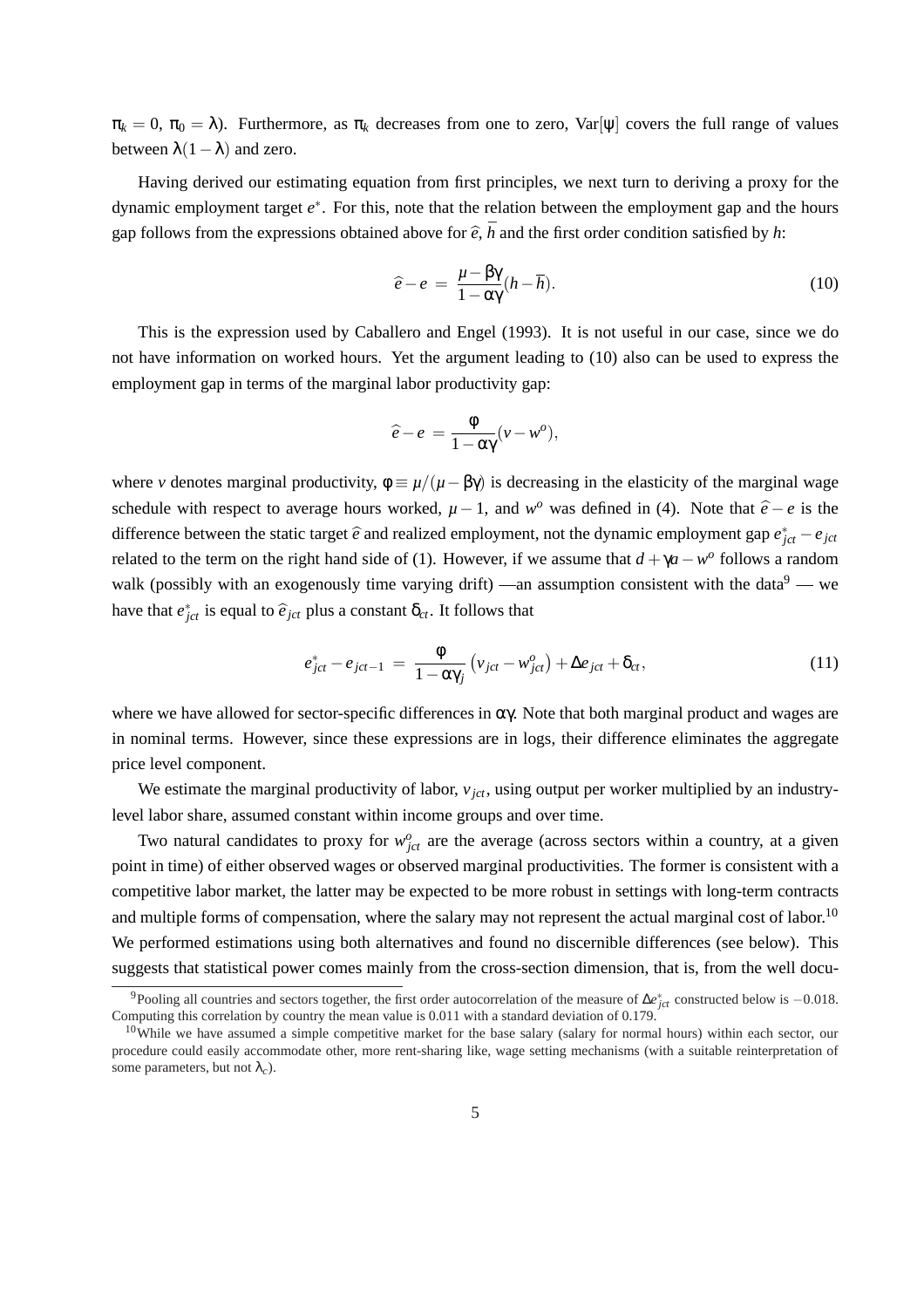mented and large magnitude of sector-specific shocks. In what follows we report the more robust alternative and approximate  $w^o$  by the average marginal productivity, which leads to:

$$
e_{jct}^* - e_{jct-1} = \frac{\phi}{1 - \alpha \gamma_j} (v_{jct} - v_{\cdot ct}) + \Delta e_{jct} + \delta_{ct} \equiv \text{Gap}_{jct} + \delta_{ct}, \qquad (12)
$$

where  $v_{\text{c}t}$  denotes the average, over *j*, of  $v_{\text{ict}}$ , and we use this convention for other variables as well. The expression above ignores systematic variations in labor productivity across sectors within a country, for example, because (unobserved) labor quality may differ systematically across sectors. The presence of such heterogeneity would tend to bias estimates of the speed of adjustment downward. To incorporate this possibility we subtract from  $(v_{jet} - v_{ct})$  in (12) a moving average of relative sectoral productivity,  $\hat{\theta}_{jet}$ , where

$$
\widehat{\theta}_{jct} \equiv \frac{1}{2} [(v_{jct-1} - v_{ct-1}) + (v_{jct-2} - v_{ct-2})].
$$

As a robustness check, for our main specifications we also computed  $\hat{\theta}_{ict}$  using a three and four periods moving average, without significant changes in our results (more on this when we check robustness in Section 3.2). The resulting expression for the estimated employment-gap is:

$$
e_{jct}^* - e_{jct-1} = \frac{\phi}{1 - \alpha \gamma_j} (v_{jct} - \widehat{\theta}_{jct} - v_{\cdot ct}) + \Delta e_{jct} + \delta_{ct} \equiv \text{Gap}_{jct} + \delta_{ct}, \qquad (13)
$$

where  $\alpha\gamma_j$  is constructed using the sample median of the labor share for sector j across year and income groups.

Rearranging  $(13)$ , we estimate  $\phi$  from

$$
\Delta e_{ict} = -\frac{\phi}{1 - \alpha \gamma_j} (\Delta v_{ict} - \Delta v_{ct}) + \kappa_{ct} + \upsilon_{it} + \Delta e_{ict}^* \equiv -\phi z_{ict} + \kappa_{ct} + \varepsilon_{ict}, \qquad (14)
$$

where  $\kappa$  is a country-year dummy,  $\Delta e_{jct}^*$  is the change in the desired level of employment and  $z_{jct}$  $(\Delta v_{jet} - \Delta v_{ct})/(1 - \alpha \gamma_j)$ . We assume that changes in sectoral labor composition are negligible between two consecutive years. In order to avoid the simultaneity bias present in this equation (Δ*v* and Δ*e*<sup>\*</sup> are clearly correlated) we estimate (14) using  $(\Delta w_{jet-1} - \Delta w_{\cdot ct-1})$  as an instrument for  $(\Delta v_{jet} - \Delta v_{\cdot ct})$ .<sup>11</sup>

Table 1 reports the estimation results of (14) for the full sample of countries and across income and job security groups. The first two columns use the full sample, with and without two percent of extreme values for the independent variable, respectively. The remaining columns report the estimation results for each of our three income groups and job security groups (more on both of these measures in Section 2.2). Based on our results for the baseline case, we set the value of φ at its full sample estimate of 0.4 for all countries in our sample.

It is important to point out that our methodology has some advantages over standard partial adjustment

 $11$ We lag the instrument to deal with the simultaneity problem and use the wage rather than productivity to reduce the (potential) impact of measurement error bias.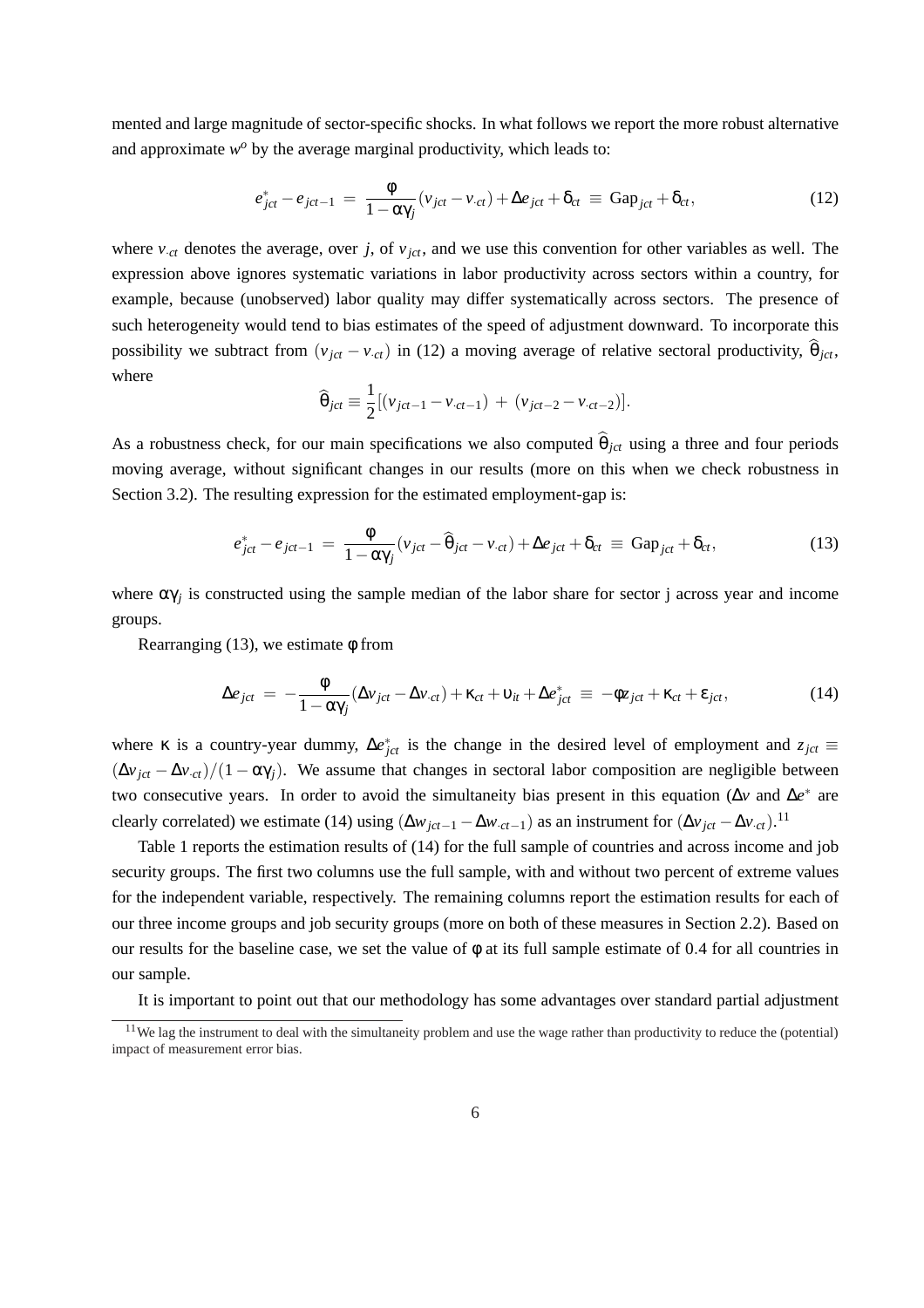| Specification:             | $\left(1\right)$    | (2)                       | (3)                 | (4)                 | (5)                 | (6)                 | 7)                 | (8)                 |
|----------------------------|---------------------|---------------------------|---------------------|---------------------|---------------------|---------------------|--------------------|---------------------|
|                            |                     | Change in Employment (ln) |                     |                     |                     |                     |                    |                     |
| $z_{\textit{jct}}$         | $-0.280$<br>(0.044) | $-0.394$<br>(0.068)       | $-0.558$<br>(0.135) | $-0.355$<br>(0.119) | $-0.387$<br>(0.116) | $-0.363$<br>(0.091) | $-1.168$<br>(.357) | $-0.352$<br>(0.103) |
| <i><b>Observations</b></i> | 22,810              | 22,008                    | 8,311               | 6,378               | 7,319               | 7.730               | 6,883              | 7,036               |
| Income Group               | All                 | All                       |                     | 2                   | 3                   | All                 | All                | All                 |
| Job Sec. Group             | All                 | All                       | A11                 | All                 | All                 |                     | 2                  | 3                   |
| Extreme obs. of instrument | Yes                 | No                        | N <sub>0</sub>      | N <sub>0</sub>      | No                  | N <sub>0</sub>      | N <sub>0</sub>     | N <sub>0</sub>      |

Table 1: ESTIMATING φ

Standard errors reported in parentheses. All estimates are significant at the 1% level. All regressions use lagged ∆*wict* − ∆*w*·*ct* as instrumental variable. As described in the main text, *zjct* represents the log-change of the nominal marginal productivity of labor in each sector, minus the country average, divided by one minus the estimated labor share. All regressions disregard the 2% observations with most extreme change in employment values and include a country-year fixed effect (κ*ct* in (14)). Income groups are 1: High Income OECD, 2: High Income Non OECD and Upper Middle Income, and 3: Lower Middle Income and Low Income. Job Security Groups correspond to the highest, middle an lowest third of the measure in Botero et al. (2004).

estimations. First, it summarizes in a single variable all shocks faced by a sector. This feature allows us to increase precision and to study the determinants of the speed of adjustment using interaction terms. Second, and related, it only requires data on nominal output and employment, two standard and well-measured variables in most industrial surveys. Most previous studies on adjustment costs required measures of real output or an exogenous measure of sector demand.<sup>12</sup>

### **2.1.3 Regressions**

The central empirical question of the present study is how cross-country differences in job security regulation affect the speed of adjustment. Accordingly, from (1) and (13) it follows that the basic equation we estimate is:

$$
\Delta e_{jct} = \lambda_{ct} (\text{Gap}_{jct} + \delta_{ct}), \qquad (15)
$$

where ∆*ejct* is the log change in employment and λ*ct* denotes the speed of adjustment. We assume that the latter takes the form:

$$
\lambda_{ct} = \tilde{\lambda}_1 + \tilde{\lambda}_2 \mathbf{J} \mathbf{S}_{ct}^{\text{eff}},\tag{16}
$$

where JS<sup>eff</sup> is a measure of *effective* job security regulation. In practice we observe job security regulation (imperfectly), but not the rigor with which it is enforced. We proxy the latter with a "rule of law" variable,

<sup>&</sup>lt;sup>12</sup> Abraham and Houseman (1994), Hammermesh (1993), and Nickel and Nunziata (2000)) evaluate the differential response of employment to observed real output. A second option is to construct exogenous demand shocks. Although this approach overcomes the real output concerns, it requires constructing an adequate sectorial demand shock for every country. A case in point are the papers by Burgess and Knetter (1998) and Burgess et al. (2000), which use the real exchange rate as their demand shock. The estimated effects of the real exchange rate on employment are usually marginally significant, and often of the opposite sign than expected.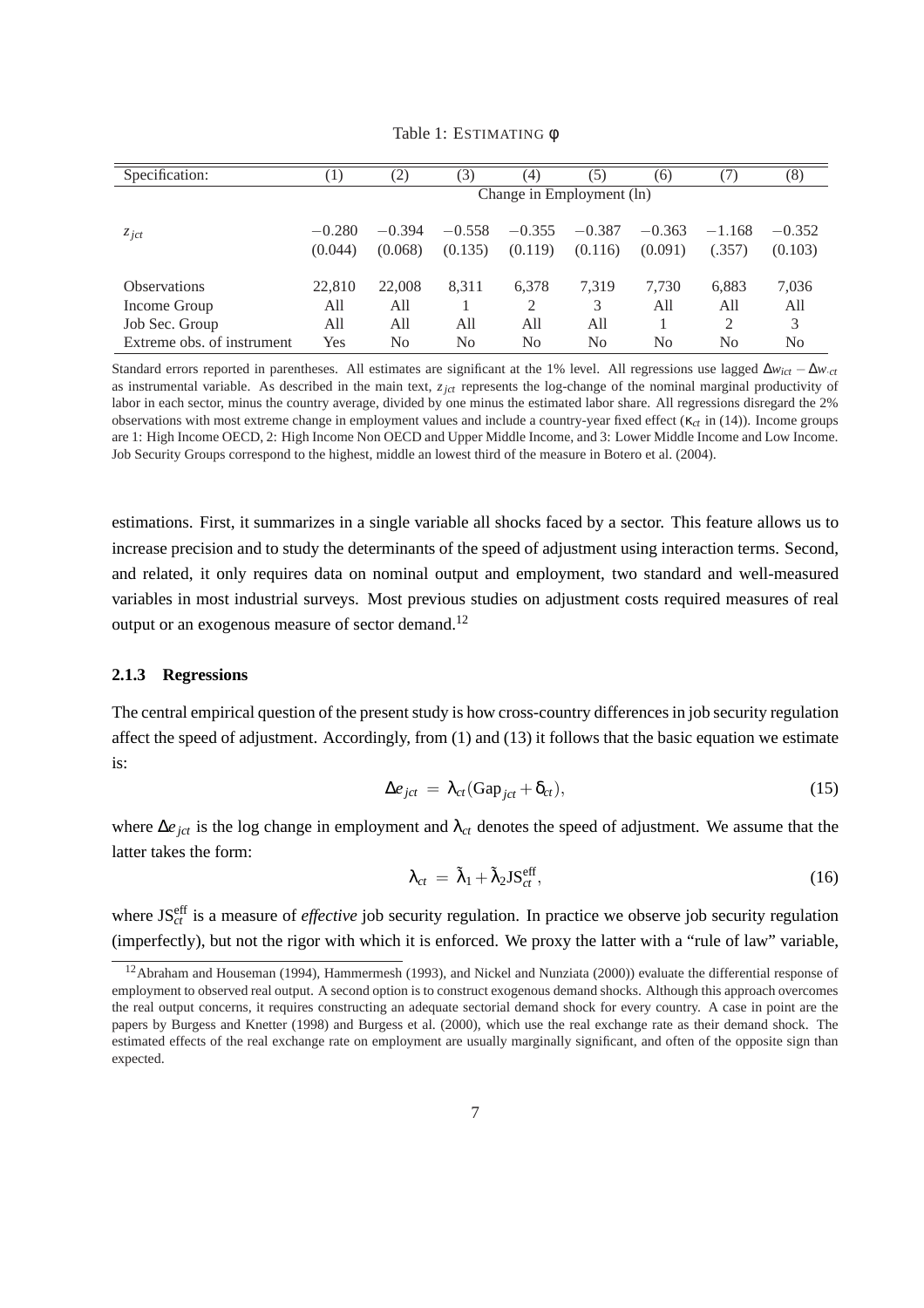so that

$$
JS_{ct}^{\text{eff}} = aJS_{ct} + b(JS_{ct}RL_{ct}), \qquad (17)
$$

where *a* and *b* are constants and  $RL<sub>ct</sub>$  is a standard measure of rule of law (see below). When  $b = 0$  there is no difference between *de jure* and *de facto* regulation. Substituting this expression in (16) and the resulting expression for  $\lambda_{ct}$  in (15), yields our main estimating equation:

$$
\Delta e_{ict} = \lambda_1 \text{ Gap}_{ict} + \lambda_2 \text{ (Gap}_{ict} \times \text{JS}_{ct}) + \lambda_3 \text{ (Gap}_{ict} \times \text{JS}_{ct} \times \text{RL}_{ct}) + \widetilde{\delta}_{ct} + \varepsilon_{ict},
$$
 (18)

with  $\lambda_1=\tilde\lambda_1$ ,  $\lambda_2=a\tilde\lambda_2$ ,  $\lambda_3=b\tilde\lambda_3$ , and  $\widetilde\delta_{ct}$  denotes country×time fixed effects (proportional to the  $\delta_{ct}$  defined above).

The main coefficients of interest are  $\lambda_2$  and  $\lambda_3$ , which measure how the speed of adjustment varies across countries depending on their labor market regulation (both *de jure* and *de facto*).

#### **2.2 The Data**

This section describes our sample and main variables. Additional variables are defined as we introduce them later in the text.

### **2.2.1 Job Security and Rule of Law**

We use two measures of job security, or legal protection against dismissal: the job security index constructed by Botero et al. (2004) for 60 countries world-wide (henceforth JS*c*) and the job security index constructed by Heckman and Pages (2000) for 24 countries in OECD and Latin America (henceforth HP*ct*). The JS*<sup>c</sup>* measure is available for a larger sample of countries and includes a broader range of job security variables. The HP*ct* measure has the advantage of having time variation.

Our main job security index, JS*c*, is the sum of four variables, measured in 1997, each of which takes on values between 0 and 1: (*i*) grounds for dismissal protection *PGc*, (*ii*) protection regarding dismissal procedures *PPc*, (*iii*) notice and severance payments *PSc*, and (*iv*) protection of employment in the constitution *PCc*. The rules on grounds of dismissal range from allowing the employment relation to be terminated by either party at any time (employment at will) to allowing the termination of contracts only under a very narrow list of "fair" causes. Protective dismissal procedures require employers to obtain the authorization of third parties (such as unions and judges) before terminating the employment contract. The third variable, notice and severance payment, is the one closest to the  $HP<sub>ct</sub>$  measure, and is the normalized sum of two components: mandatory severance payments after 20 years of employment (in months) and months of advance notice for dismissals after 20 years of employment ( $NS<sub>tc</sub> = b<sub>ct+20</sub> + SP<sub>ct+20</sub>$ ,  $t = 1997$ ). The four components of JS*<sup>c</sup>* described above increase with the level of job security.

The Heckman and Pages measure is narrower, including only those provisions that have a direct impact on the costs of dismissal. To quantify the effects of this legislation, they construct an index that computes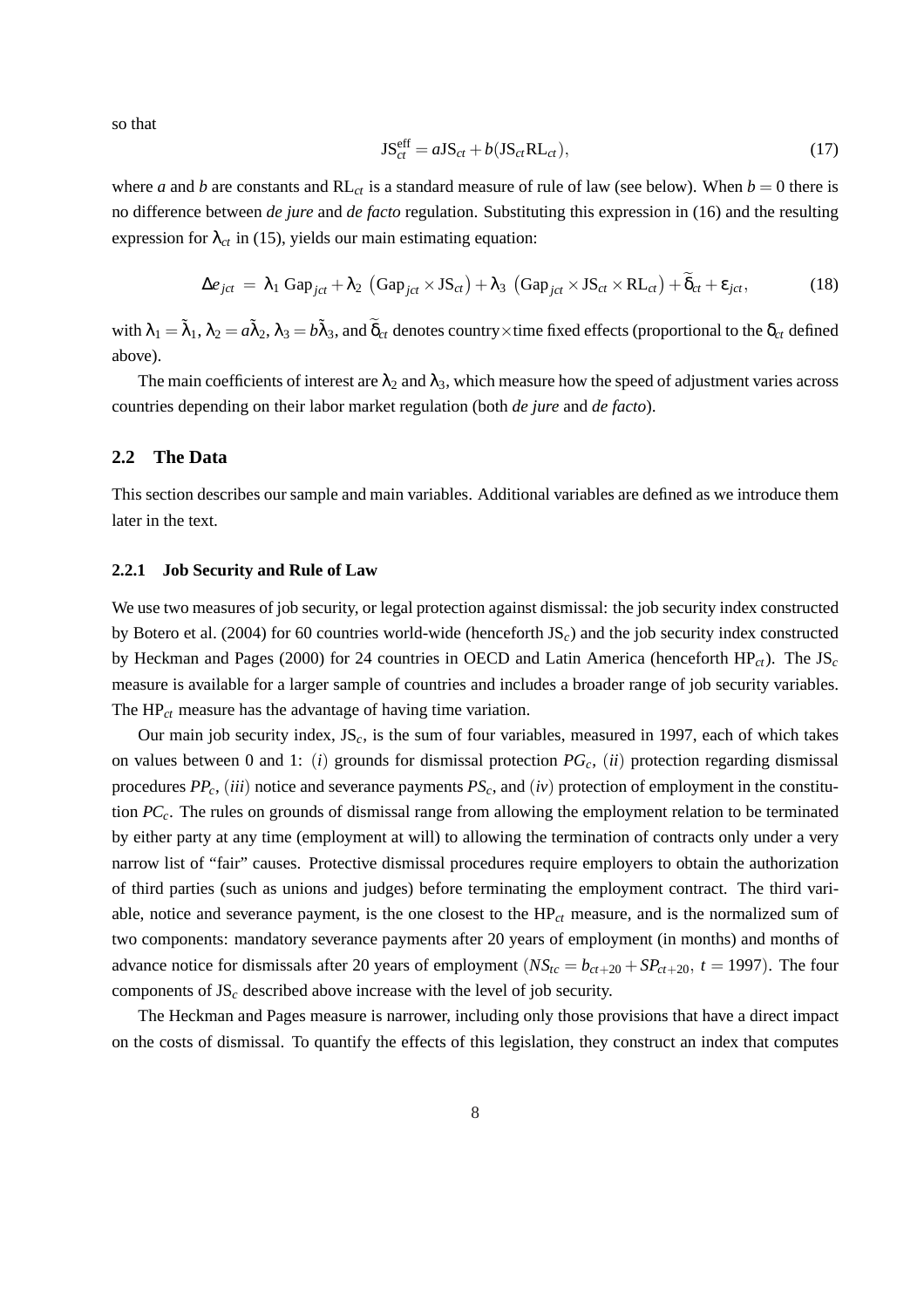the expected (at hiring) cost of a future dismissal. The index includes both the costs of advanced notice legislation and firing costs, and is measured in units of monthly wages.

Our estimations also adjust for the level of enforcement of labor legislation. We do this by including measures of rule of law RL*<sup>c</sup>* and government efficiency GE*<sup>c</sup>* from Kaufmann at al. (1999), and interact them with  $JS_c$  and  $HP_{ct}$ .<sup>13</sup> We expect labor market legislation to have a larger impact on adjustment costs in countries with a stronger rule of law (higher RL*c*) and more efficient governments (higher GE*c*).

The institutional variables as well as the countries in our sample and their corresponding income group are reported in Table 2. Table 3 reports the sample correlations between our main cross-country variables and summary statistics for each of these measures for three income groups (based on World Bank per capita income categories).<sup>14</sup> As expected, the correlation between the two measures of job security is positive and significant. Differences can be explained mainly by the broader scope of the JS*ct* index. Also as expected, rule of law and government efficiency increase with income levels. Note, however, that neither measure of job security is positively correlated with income per capita, since both JS*ct* and HP*<sup>c</sup>* are highest for middle income countries.

### **2.2.2 Industrial Statistics**

Our output, employment and wage data come from the 2002 3-digit UNIDO Industrial Statistics Database. The UNIDO database contains data for the period 1963-2000 for the 28 manufacturing sectors that correspond to the 3 digit ISIC code (revision 2). Because our measures of job security and rule of law are time invariant and measured in recent years, however, we restrict our sample to the period 1980-2000. Data on output and labor compensation are in current US dollars (inflation is removed through time effects in our regressions). Throughout the paper our main dependent variable is ∆*ejct*, the log change in total employment in sector *j* of country *c* in period *t*.

A large number of countries are included in the original dataset — however our sample is constrained by the cross-country availability of the independent variables measuring job security. In addition, we drop two percent of extreme employment changes in each of the three income groups. For our main specification the resulting sample includes 60 economies. Table 3 shows descriptive statistics for the dependent variable by income group.

# **3 Results**

This section presents our main result, showing that effective job security has a significant negative effect on the speed of adjustment of employment to shocks in the employment-gap. It also presents several robustness exercises.

<sup>&</sup>lt;sup>13</sup>For rule of law and government efficiency we use the earliest value available in the Kaufmann et al. (1999) database: 1996, since this is closest to the Botero et al. (2004) measure, which is for 1997.

<sup>14</sup>Income groups are: 1=High Income OECD, 2=High Income Non OECD and Upper Middle Income, 3=Lower Middle Income and Low Income.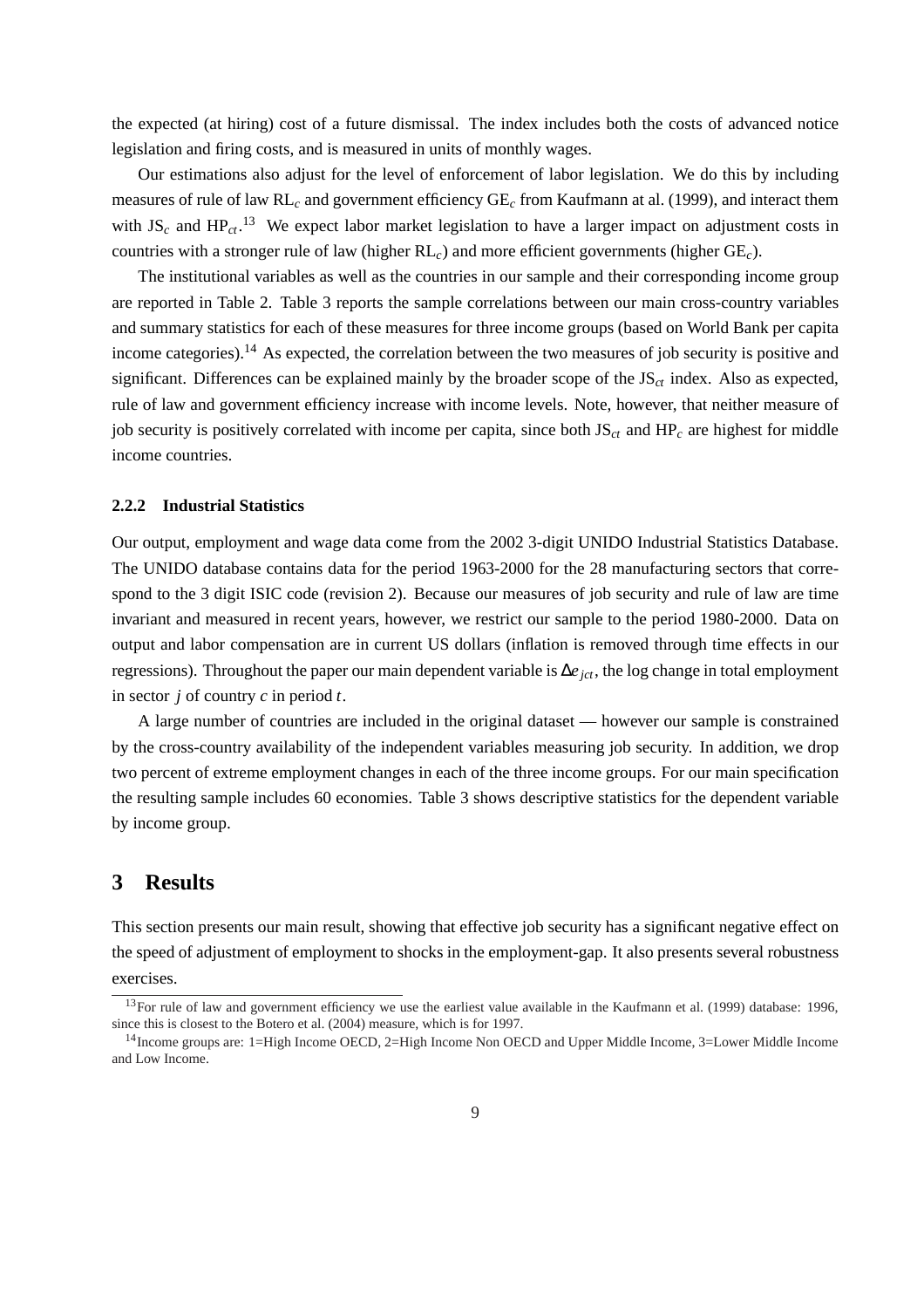|                             |                                  | <b>Job Security</b> |                    |                                |                    | Institutions       |                                    |
|-----------------------------|----------------------------------|---------------------|--------------------|--------------------------------|--------------------|--------------------|------------------------------------|
| WDI code                    | Inc Group                        | Botero et al        | HP                 | Strong RL                      | Rule of Law        | Gov. Eff.          | High Gov. Eff                      |
| <b>AUS</b>                  | $\,1\,$                          | $-0.19$             | $-0.71$            | $\,1$                          | 1.03               | 0.95               | $\,1$                              |
| <b>AUT</b>                  | $\,1$                            | $-0.15$             | $-0.65$            | $\mathbf{1}$                   | 1.13               | 0.92               | $\mathbf{1}$                       |
| <b>BEL</b><br>CAN           | $\mathbf{1}$<br>$\mathbf{1}$     | $-0.11$<br>$-0.16$  | $-0.70$<br>$-1.64$ | 1<br>$\mathbf{1}$              | 0.81<br>1.02       | 0.81<br>0.92       | 1<br>$\mathbf{1}$                  |
| DEU                         | $\mathbf{1}$                     | 0.17                | $-1.56$            | $\mathbf{1}$                   | 1.04               | 0.92               | 1                                  |
| ${\rm DNK}$                 | $\mathbf{1}$                     | $-0.21$             |                    | 1                              | 1.17               | 1.02               | 1                                  |
| <b>ESP</b>                  | $\mathbf{1}$                     | 0.17                | 1.29               | $\mathbf{1}$                   | 0.41               | 0.64               | $\mathbf{1}$                       |
| <b>FIN</b>                  | $\mathbf{1}$                     | 0.24                | $-0.82$            | $\mathbf{1}$                   | 1.22               | 0.89               | $\mathbf{1}$                       |
| <b>FRA</b>                  | $\mathbf{1}$                     | $-0.02$             | $-1.09$            | $\mathbf{1}$                   | 0.81               | 0.78               | $\mathbf{1}$                       |
| <b>GBR</b>                  | $\mathbf{1}$                     | $-0.13$             | $-1.00$            | $\mathbf{1}$                   | 1.09               | 1.05               | $\mathbf{1}$                       |
| <b>GRC</b>                  | $\mathbf{1}$                     | $-0.04$             | $-1.05$            | $\mathbf{1}$                   | $-0.01$            | $-0.06$            | $\mathbf{1}$                       |
| IRL                         | $\,1$                            | $-0.21$             | $-1.40$            | $\mathbf{1}$                   | 0.92               | 0.82               | $\,1$                              |
| <b>ITA</b>                  | $\,1$                            | $-0.09$             | 0.79               | $\,1$                          | 0.09               | 0.05               | $\,1$                              |
| <b>JPN</b>                  | $\mathbf{1}$                     | $-0.14$             | $-1.84$            | $\mathbf{1}$                   | 0.76               | 0.46               | $\mathbf{1}$                       |
| <b>NLD</b>                  | $\mathbf{1}$                     | 0.04                | $-1.53$            | $\mathbf{1}$                   | 1.09               | 1.25               | $\mathbf{1}$                       |
| $\rm NOR$                   | $\mathbf{1}$                     | $-0.03$             | $-1.55$            | $\mathbf{1}$                   | 1.23               | 1.13               | $\mathbf{1}$                       |
| <b>NZL</b>                  | $\mathbf{1}$                     | $-0.29$             | $-2.21$            | $\mathbf{1}$                   | 1.22               | 1.25               | 1                                  |
| PRT                         | $\mathbf{1}$                     | 0.37                | 2.05               | $\mathbf{1}$                   | 0.53               | 0.24               | 1                                  |
| <b>SWE</b>                  | $\,1$                            | 0.06                | $-0.50$            | $\mathbf{1}$                   | 1.17               | 0.97               | $\,1$                              |
| <b>USA</b>                  | $\mathbf{1}$                     | $-0.25$             | $-2.43$            | $\mathbf{1}$                   | 0.95               | 1.01               | $\mathbf{1}$                       |
| ARG                         | $\overline{c}$                   | 0.11                | 0.56               | $\boldsymbol{0}$               | $-0.48$            | $-0.37$            | $\boldsymbol{0}$                   |
| <b>BRA</b>                  | $\overline{c}$                   | 0.36                | 0.61               | $\boldsymbol{0}$               | $-1.00$            | $-0.82$            | $\boldsymbol{0}$                   |
| $\mathop{\rm CHL}\nolimits$ | $\overline{c}$                   | $-0.02$             | 0.21               | $\mathbf{1}$                   | 0.44               | 0.32               | $\,1$                              |
| $_{\rm HKG}$                | $\overline{c}$                   | $-0.32$             |                    | 1                              | 0.86               | 0.81               | $\mathbf{1}$                       |
| <b>ISR</b>                  | $\overline{c}$                   | $-0.17$             |                    | $\mathbf{1}$                   | 0.36               | 0.42               | $\mathbf{1}$                       |
| <b>KOR</b>                  | $\overline{c}$                   | $-0.07$             | 1.14               | 1                              | 0.02               | $-0.15$            | $\mathbf{0}$                       |
| <b>MEX</b>                  | $\overline{c}$                   | 0.38                | 0.73               | $\overline{0}$                 | $-0.86$            | $-0.85$            | $\overline{0}$                     |
| <b>MYS</b><br>PAN           | $\overline{c}$<br>$\overline{c}$ | $-0.24$<br>0.34     | 1.37               | $\mathbf{1}$<br>$\overline{0}$ | 0.05<br>$-0.50$    | 0.18<br>$-1.19$    | $\mathbf{1}$<br>$\boldsymbol{0}$   |
| SGP                         | $\overline{c}$                   | $-0.22$             |                    | $\,1$                          | 1.26               | 1.41               | $\,1$                              |
| TUR                         | $\overline{c}$                   | $-0.13$             | 1.54               | $\boldsymbol{0}$               | $-0.73$            | $-0.69$            | $\boldsymbol{0}$                   |
| <b>TWN</b>                  | $\overline{c}$                   | 0.01                |                    | $\mathbf{1}$                   | 0.21               | 0.49               | $\mathbf{1}$                       |
| <b>URY</b>                  | $\overline{c}$                   | $-0.30$             | $-0.20$            | $\overline{0}$                 | $-0.26$            | $-0.17$            | $\overline{0}$                     |
| <b>VEN</b>                  | $\overline{c}$                   | 0.31                | 4.29               | $\boldsymbol{0}$               | $-1.38$            | $-1.32$            | $\boldsymbol{0}$                   |
| ZAF                         | $\overline{c}$                   | $-0.17$             |                    | $\boldsymbol{0}$               | $-0.42$            | $-0.40$            | $\boldsymbol{0}$                   |
| <b>BFA</b>                  | 3                                | $-0.10$             |                    | $\boldsymbol{0}$               | $-1.46$            | $-1.38$            | $\boldsymbol{0}$                   |
| <b>BOL</b>                  | 3                                | 0.24                | 2.32               | $\boldsymbol{0}$               | $-1.37$            | $-1.12$            | $\boldsymbol{0}$                   |
| COL                         | $\overline{3}$                   | 0.29                | 1.17               | $\boldsymbol{0}$               | $-1.19$            | $-0.61$            | $\boldsymbol{0}$                   |
| ECU                         | 3                                | 0.34                | 0.97               | $\boldsymbol{0}$               | $-1.13$            | $-1.29$            | $\boldsymbol{0}$                   |
| EGY                         | 3                                | 0.13                |                    | $\overline{0}$                 | $-0.53$            | $-0.99$            | $\boldsymbol{0}$                   |
| <b>GHA</b>                  | 3                                | $-0.17$             |                    | $\mathbf{0}$                   | $-0.86$            | $-0.78$            | $\boldsymbol{0}$                   |
| $\text{IDN}$                | 3                                | 0.10                |                    | $\boldsymbol{0}$               | $-1.09$            | $-0.55$            | $\boldsymbol{0}$                   |
| $\mathop{\rm IND}\nolimits$ | 3<br>$\overline{3}$              | $-0.14$<br>$-0.20$  |                    | $\overline{0}$<br>$\mathbf{0}$ | $-0.77$            | $-0.79$            | $\overline{0}$                     |
| <b>JAM</b><br><b>JOR</b>    | 3                                | 0.22                | $-0.44$            | $\overline{0}$                 | $-0.95$<br>$-0.56$ | $-1.06$<br>$-0.54$ | $\boldsymbol{0}$<br>$\overline{0}$ |
| <b>KEN</b>                  | 3                                | $-0.16$             |                    | $\overline{0}$                 | $-1.48$            | $-1.13$            | $\overline{0}$                     |
| LKA                         | 3                                | 0.09                |                    | $\overline{0}$                 | $-0.48$            | $-0.93$            | $\boldsymbol{0}$                   |
| <b>MAR</b>                  | 3                                | $-0.22$             |                    | $\boldsymbol{0}$               | $-0.57$            | $-0.73$            | $\boldsymbol{0}$                   |
| MDG                         | 3                                | 0.23                |                    | $\overline{0}$                 | $-1.55$            | $-1.39$            | $\overline{0}$                     |
| <b>MOZ</b>                  | 3                                | 0.38                |                    | $\overline{0}$                 | $-1.92$            | $-1.23$            | $\overline{0}$                     |
| MWI                         | 3                                | 0.11                |                    | $\overline{0}$                 | $-0.94$            | $-1.32$            | $\boldsymbol{0}$                   |
| <b>NGA</b>                  | 3                                | $-0.07$             |                    | $\boldsymbol{0}$               | $-1.89$            | $-1.68$            | $\boldsymbol{0}$                   |
| PAK                         | 3                                | $-0.15$             |                    | $\boldsymbol{0}$               | $-1.16$            | $-1.02$            | $\boldsymbol{0}$                   |
| PER                         | 3                                | 0.37                | 2.25               | $\boldsymbol{0}$               | $-1.08$            | $-0.87$            | $\boldsymbol{0}$                   |
| PHL                         | 3                                | 0.24                |                    | $\boldsymbol{0}$               | $-0.86$            | $-0.54$            | $\boldsymbol{0}$                   |
| <b>SEN</b>                  | 3                                | $-0.04$             |                    | $\overline{0}$                 | $-0.92$            | $-1.04$            | $\overline{0}$                     |
| <b>THA</b>                  | 3                                | 0.10                |                    | $\overline{0}$                 | $-0.29$            | $-0.32$            | $\boldsymbol{0}$                   |
| <b>TUN</b>                  | 3                                | 0.05                |                    | $\boldsymbol{0}$               | $-0.69$            | $-0.24$            | $\boldsymbol{0}$                   |
| ZMB                         | 3                                | $-0.33$             |                    | $\boldsymbol{0}$               | $-1.08$            | $-1.44$            | $\boldsymbol{0}$                   |
| ZWE                         | 3                                | $-0.13$             |                    | $\boldsymbol{0}$               | $-0.97$            | $-0.86$            | $\mathbf{0}$                       |

Table 2: SAMPLE COVERAGE AND MAIN VARIABLES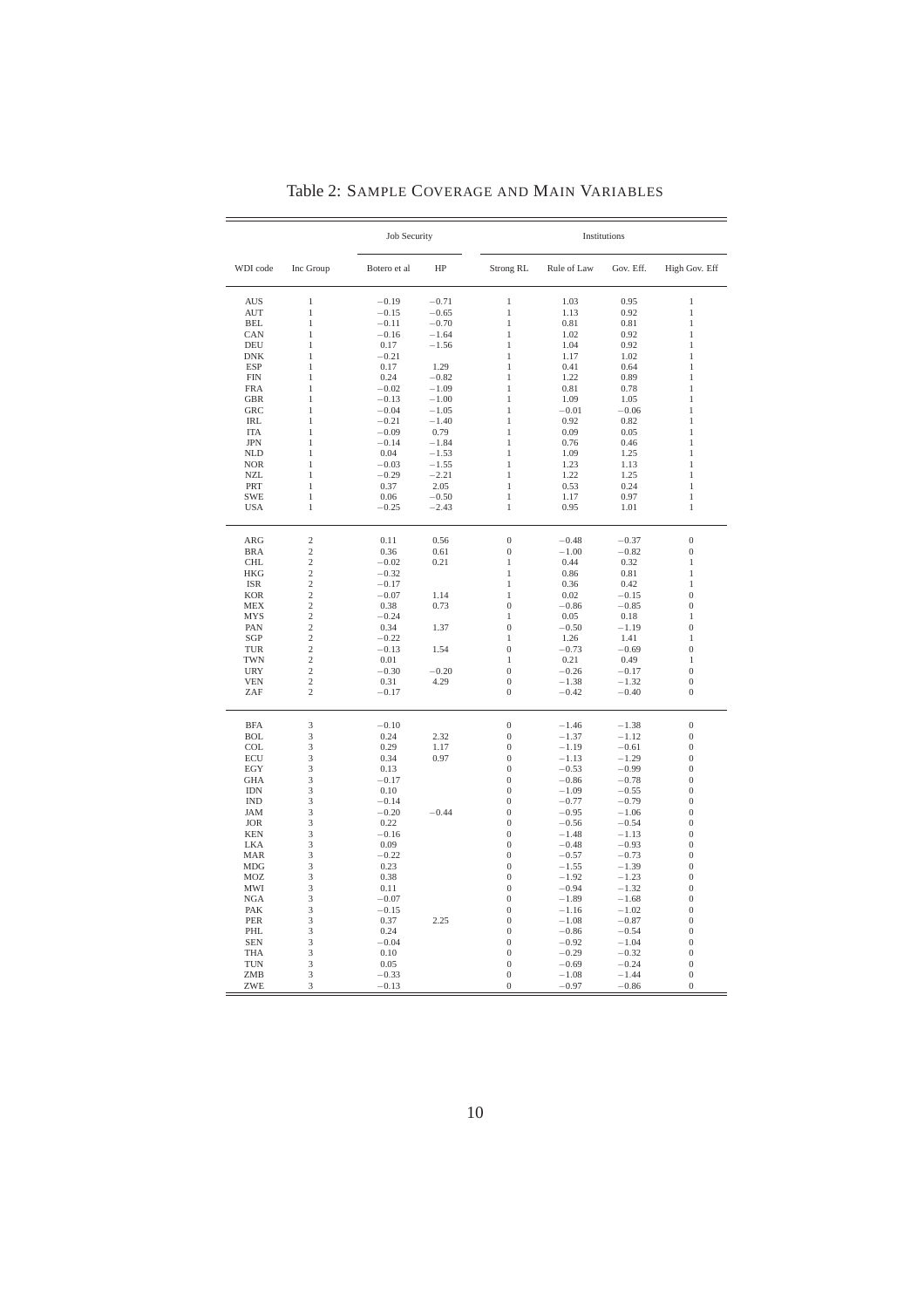| Employment Growth (Yearly Avge.): 1980-2000<br>$\overline{\mathrm{Obs}}$ .<br>Mean<br><b>SD</b><br>Min<br>$\overline{Max}$<br>Inc. Group<br>8,607<br>0.06<br>$-0.24$<br>0.26<br>1<br>$-0.01$<br>$\overline{2}$<br>6,063<br>0.42<br>0.00<br>0.11<br>$-0.43$<br>$\overline{3}$<br>7,063<br>0.16<br>$-0.78$<br>0.02<br>Total<br>0.00<br>$-0.78$<br>21,733<br>0.11<br>0.96<br>Job Security from Botero et al. (2004): JS<br>Mean<br>$\overline{SD}$<br>Min<br>Max<br>Inc. Group<br>Countries | 0.96 |  |  |  |  |  |  |
|------------------------------------------------------------------------------------------------------------------------------------------------------------------------------------------------------------------------------------------------------------------------------------------------------------------------------------------------------------------------------------------------------------------------------------------------------------------------------------------|------|--|--|--|--|--|--|
|                                                                                                                                                                                                                                                                                                                                                                                                                                                                                          |      |  |  |  |  |  |  |
|                                                                                                                                                                                                                                                                                                                                                                                                                                                                                          |      |  |  |  |  |  |  |
|                                                                                                                                                                                                                                                                                                                                                                                                                                                                                          |      |  |  |  |  |  |  |
|                                                                                                                                                                                                                                                                                                                                                                                                                                                                                          |      |  |  |  |  |  |  |
|                                                                                                                                                                                                                                                                                                                                                                                                                                                                                          |      |  |  |  |  |  |  |
|                                                                                                                                                                                                                                                                                                                                                                                                                                                                                          |      |  |  |  |  |  |  |
|                                                                                                                                                                                                                                                                                                                                                                                                                                                                                          |      |  |  |  |  |  |  |
|                                                                                                                                                                                                                                                                                                                                                                                                                                                                                          |      |  |  |  |  |  |  |
| $-0.29$<br>1<br>20<br>$-0.05$<br>0.18                                                                                                                                                                                                                                                                                                                                                                                                                                                    | 0.37 |  |  |  |  |  |  |
| $\overline{2}$<br>15<br>$-0.01$<br>0.25<br>$-0.32$<br>0.38                                                                                                                                                                                                                                                                                                                                                                                                                               |      |  |  |  |  |  |  |
| 3<br>25<br>0.05<br>0.21<br>$-0.33$<br>0.38                                                                                                                                                                                                                                                                                                                                                                                                                                               |      |  |  |  |  |  |  |
| Total<br>60<br>0.21<br>$-0.33$<br>0.38<br>0.00                                                                                                                                                                                                                                                                                                                                                                                                                                           |      |  |  |  |  |  |  |
|                                                                                                                                                                                                                                                                                                                                                                                                                                                                                          |      |  |  |  |  |  |  |
| Job Security from Heckman and Pages (2001): HP                                                                                                                                                                                                                                                                                                                                                                                                                                           |      |  |  |  |  |  |  |
| $\overline{\text{SD}}$<br>Min<br>Inc. Group<br>Countries<br>Mean<br>Max                                                                                                                                                                                                                                                                                                                                                                                                                  |      |  |  |  |  |  |  |
| 19<br>$-0.87$<br>1.15<br>$-2.43$<br>2.05<br>1                                                                                                                                                                                                                                                                                                                                                                                                                                            |      |  |  |  |  |  |  |
| $\overline{2}$<br>9<br>1.14<br>1.30<br>$-0.20$<br>4.29                                                                                                                                                                                                                                                                                                                                                                                                                                   |      |  |  |  |  |  |  |
| 3<br>5<br>$-0.44$<br>1.26<br>1.13<br>2.32                                                                                                                                                                                                                                                                                                                                                                                                                                                |      |  |  |  |  |  |  |
| Total<br>0.00<br>1.54<br>$-2.43$<br>4.29<br>33                                                                                                                                                                                                                                                                                                                                                                                                                                           |      |  |  |  |  |  |  |
|                                                                                                                                                                                                                                                                                                                                                                                                                                                                                          |      |  |  |  |  |  |  |
| Rule of Law from Kaufmann et al. (1999): RL                                                                                                                                                                                                                                                                                                                                                                                                                                              |      |  |  |  |  |  |  |
| SD<br>Min<br>Countries<br>Mean<br>Max<br>Inc. Group                                                                                                                                                                                                                                                                                                                                                                                                                                      |      |  |  |  |  |  |  |
| 0.88<br>0.37<br>$-0.01$<br>1<br>20                                                                                                                                                                                                                                                                                                                                                                                                                                                       | 1.23 |  |  |  |  |  |  |
| $\overline{c}$<br>15<br>$-0.16$<br>0.72<br>$-1.38$                                                                                                                                                                                                                                                                                                                                                                                                                                       | 1.26 |  |  |  |  |  |  |
| $\overline{3}$<br>25<br>$-1.03$<br>0.42<br>$-1.92$<br>0.29                                                                                                                                                                                                                                                                                                                                                                                                                               |      |  |  |  |  |  |  |
| Total<br>60<br>$-0.18$<br>0.96<br>$-1.92$                                                                                                                                                                                                                                                                                                                                                                                                                                                | 1.26 |  |  |  |  |  |  |
|                                                                                                                                                                                                                                                                                                                                                                                                                                                                                          |      |  |  |  |  |  |  |
|                                                                                                                                                                                                                                                                                                                                                                                                                                                                                          |      |  |  |  |  |  |  |
| Government Effectiveness from Kaufmann et al. (1999): GE                                                                                                                                                                                                                                                                                                                                                                                                                                 |      |  |  |  |  |  |  |
| Inc. Group<br>Countries<br>Mean<br>$\overline{SD}$<br>Min<br>Max                                                                                                                                                                                                                                                                                                                                                                                                                         |      |  |  |  |  |  |  |
| 1<br>0.80<br>0.37<br>$-0.06$<br>20                                                                                                                                                                                                                                                                                                                                                                                                                                                       | 1.25 |  |  |  |  |  |  |
| 15<br>$\overline{c}$<br>$-0.16$<br>0.76<br>$-1.32$<br>1.41                                                                                                                                                                                                                                                                                                                                                                                                                               |      |  |  |  |  |  |  |
| 3<br>25<br>$-0.95$<br>0.36<br>$-1.68$<br>$-0.24$                                                                                                                                                                                                                                                                                                                                                                                                                                         |      |  |  |  |  |  |  |
| 60<br>Total<br>$-0.17$<br>0.90<br>$-1.68$<br>1.41                                                                                                                                                                                                                                                                                                                                                                                                                                        |      |  |  |  |  |  |  |
|                                                                                                                                                                                                                                                                                                                                                                                                                                                                                          |      |  |  |  |  |  |  |
| <b>Correlation Country Means</b>                                                                                                                                                                                                                                                                                                                                                                                                                                                         |      |  |  |  |  |  |  |
| $\overline{RL}$<br><b>JS</b><br>HP                                                                                                                                                                                                                                                                                                                                                                                                                                                       | GE   |  |  |  |  |  |  |
| 1.00<br>JS                                                                                                                                                                                                                                                                                                                                                                                                                                                                               |      |  |  |  |  |  |  |
| HP<br>0.66<br>1.00                                                                                                                                                                                                                                                                                                                                                                                                                                                                       |      |  |  |  |  |  |  |
| RL<br>$-0.36$<br>$-0.77$<br>1.00<br><b>GE</b><br>$-0.35$<br>$-0.77$<br>0.97                                                                                                                                                                                                                                                                                                                                                                                                              | 1.00 |  |  |  |  |  |  |

Table 3: BASELINE SAMPLE STATISTICS<sup>\*</sup>

∗ Income groups are: 1=High Income OECD, 2=High Income Non OECD and Upper Middle Income, 3=Lower Middle Income and Low Income.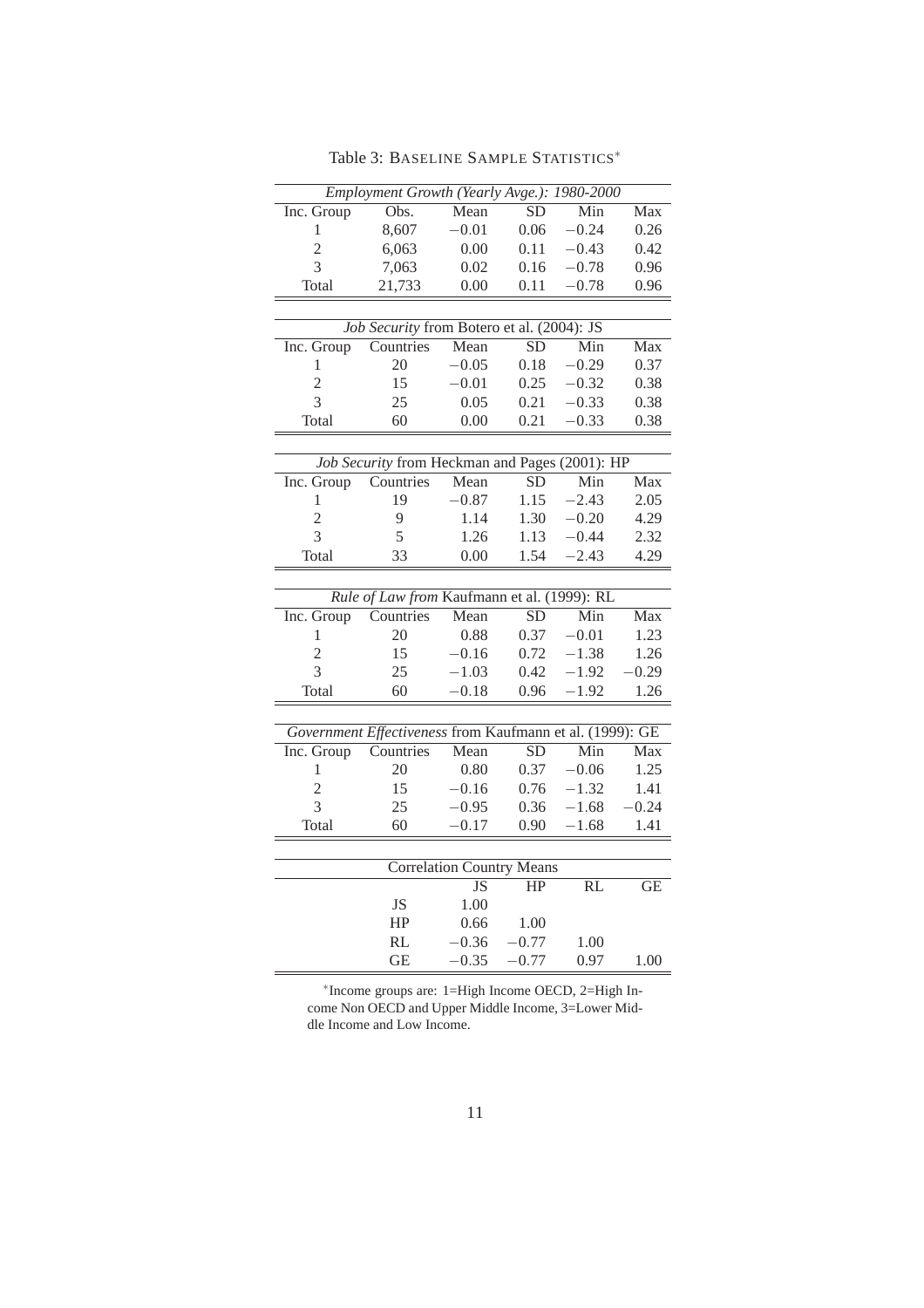### **3.1 Main results**

Recall that our main estimating equation is:

$$
\Delta e_{jct} = \lambda_1 \text{ Gap}_{jct} + \lambda_2 \left(\text{Gap}_{jct} \times \text{JS}_c\right) + \lambda_3 \left(\text{Gap}_{jct} \times \text{JS}_c \times \text{RL}_c\right) + \widetilde{\delta}_{ct} + \varepsilon_{jct}.
$$
\n(19)

Note that we have dropped time subscripts from JS*<sup>c</sup>* and RL*<sup>c</sup>* as we only use time invariant measures of rule of law and job security in our baseline estimation. Note also that in all specifications that include the  $(Gap<sub>ict</sub> \times JS<sub>ct</sub> \times RL<sub>c</sub>)$  interaction we also include the respective  $Gap<sub>ict</sub> \times RL<sub>c</sub>$  as a control variable.

|                                                                                      | $\overline{(1)}$                                   | $\overline{(2)}$                                   | $\overline{(3)}$                                   | (4)                                                | (5)                          | $\overline{(6)}$             | (7)                          | $\overline{(8)}$             |
|--------------------------------------------------------------------------------------|----------------------------------------------------|----------------------------------------------------|----------------------------------------------------|----------------------------------------------------|------------------------------|------------------------------|------------------------------|------------------------------|
|                                                                                      |                                                    |                                                    |                                                    | Change in Log-Employment                           |                              |                              |                              |                              |
| Gap $(\lambda_1)$                                                                    | 0.600<br>$(0.009)$ ***                             | 0.603<br>$(0.008)$ ***                             | 0.607<br>$(0.012)$ ***                             | 0.611<br>$(0.012)$ ***                             |                              |                              |                              |                              |
| Gap×JS $(\lambda_2)$ :                                                               |                                                    | $-0.080$<br>$(0.037)$ **                           | $-0.015$<br>(0.051)                                | $-0.025$<br>(0.051)                                | $-0.126$<br>$(0.041)$ ***    | $-0.027$<br>(0.052)          | $-0.038$<br>(0.051)          |                              |
| $Gap \times JS \times DSRL(\lambda_3)$                                               |                                                    |                                                    | $-0.514$<br>$(0.068)$ ***                          |                                                    |                              | $-0.314$<br>$(0.070)$ ***    |                              |                              |
| $Gap \times JS \times DHGE$ ( $\lambda_3$ )                                          |                                                    |                                                    |                                                    | $-0.515$<br>$(0.068)$ ***                          |                              |                              | $-0.326$<br>$(0.071)$ ***    |                              |
| $Gap\times HP(\lambda_2)$                                                            |                                                    |                                                    |                                                    |                                                    |                              |                              |                              | $-0.022$<br>$(0.007)$ ***    |
| Controls                                                                             |                                                    |                                                    |                                                    |                                                    |                              |                              |                              |                              |
| $Gap \times DSRL$                                                                    |                                                    |                                                    | $-0.076$<br>$(0.015)$ ***                          |                                                    |                              | 0.086<br>$(0.023)$ ***       |                              |                              |
| $Gap \times DHGE$                                                                    |                                                    |                                                    |                                                    | $-0.091$<br>$(0.015)$ ***                          |                              |                              | 0.045<br>$(0.023)^*$         |                              |
| <b>Observations</b><br>R-squared<br>Gap-Income Interaction<br>Gap-Sector Interaction | 21,733<br>0.60<br>N <sub>0</sub><br>N <sub>o</sub> | 21,733<br>0.60<br>N <sub>o</sub><br>N <sub>o</sub> | 21,733<br>0.60<br>N <sub>0</sub><br>N <sub>o</sub> | 21,733<br>0.60<br>N <sub>0</sub><br>N <sub>0</sub> | 21,733<br>0.61<br>Yes<br>Yes | 21,733<br>0.61<br>Yes<br>Yes | 21,733<br>0.61<br>Yes<br>Yes | 12,012<br>0.62<br>Yes<br>Yes |

#### Table 4: ESTIMATION RESULTS

\* significant at 10%; \*\* significant at 5%; \*\*\* significant at 1%. Robust standard errors in parentheses. JS and HP stand for the Botero et al. (2004) and Heckman and Pages (2000) job security measures, respectively. DSRL and DHGE stand for strong Rule of Law and high Government Efficiency dummies (in both cases the threshold is given by Greece, see the main text), respectively, using the Kaufmann et al. (1999) indices. Each regression has country-year fixed effects. Gaps are estimated using a constant φ = 0.40. Sample excludes the upper and lower 1% of ∆*e* and of the estimated values of Gap.

We start by ignoring the effect of job security on the speed of adjustment, and set  $\lambda_2$  and  $\lambda_3$  equal to zero. This gives us an estimate of the average speed of adjustment and is reported in column 1 of Table 4. On average (across countries and periods) we find that 60% of the employment-gap is closed in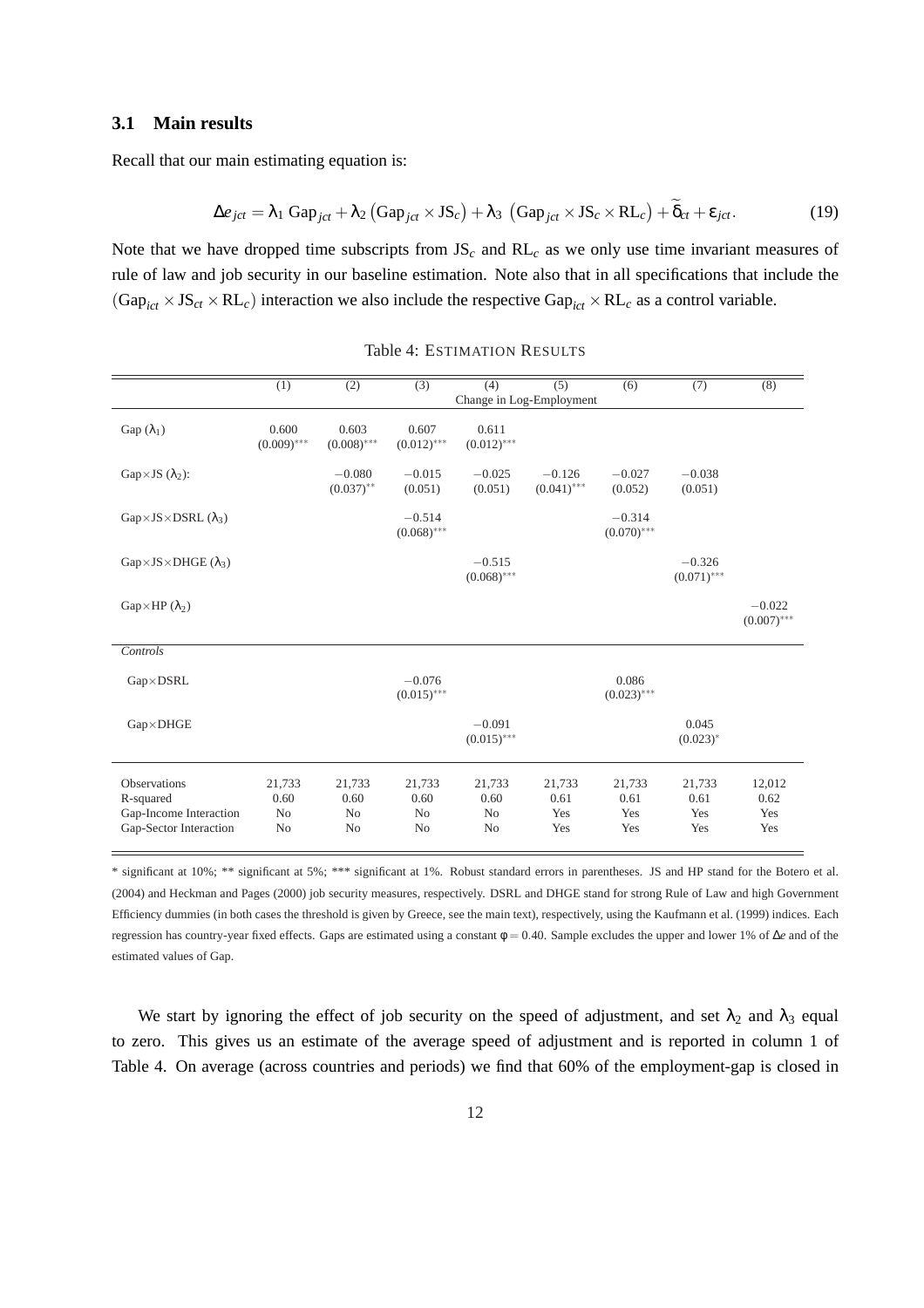each period. Furthermore, our measure of the employment-gap and country×year fixed effects explain 60% of the variance in log-employment growth.

The next three columns present our main results, which are repeated in columns 5 to 7 allowing for different  $\lambda_1$  by sectors and country income level.<sup>15</sup> Column 2 (and 5) presents our estimate of  $\lambda_2$ . This coefficient has the right sign and is significant at conventional confidence levels. Employment adjusts more slowly to shocks in the employment-gap in countries with higher levels of official job security.

Next, we allow for a distinction between effective and official job security. Results are reported in columns 3 and 4 (and, correspondingly, 6 and 7) for different rules-enforcement criteria. In columns 3 and 6 the distinction between effective and official job security is captured by the product of JS*<sup>c</sup>* and DSRL*c*, where  $DSRL_c$  is a dummy variable for countries with strong rule of law ( $RL_c \geq RL_{Greec}$  — where Greece is the OECD country with the lowest RL score). The three panels in Figure 1 show the value of the job security index for countries in the high, medium and low income groups, respectively. Now  $\lambda_2$  becomes insignificant, while  $\lambda_3$  has the right sign and is highly significant. That is, the same change in JS<sub>c</sub> will have a significantly larger (downward) effect on the speed of adjustment in countries with stricter enforcement of laws, as measured by our rule-of-law dummy. The effect of the estimated coefficients reported in column 3 is large. In countries with strong rule of law, moving from the 20th percentile of job security (−0.19) to the 80th percentile (0.23) reduces  $\hat{\lambda}$  by 0.22. The same change in job security legislation has a considerable smaller effect, 0.006, on the speed of adjustment in the group of economies with weak rule of law. That is, employment adjusts more slowly to shocks in the employment-gap in countries with higher levels of effective job security.

Columns 4 and 7 address whether the negative coefficient on  $\lambda_3$  is robust to other measures of legal enforcement. To do so we use an alternative variable from the Kaufmann et al. (1999) dataset – government effectiveness (GE) – and construct a dummy variable for high effectiveness countries ( $GE_c \geq GE_{Greece}$ ). Clearly, the results are very close to those reported in columns 3 and 7. Job security legislation has a significant negative effect on the estimated speed of adjustment when governments are effective – a proxy for enforcement of existing labor regulation.

Finally, the last column in Table 4 uses an alternative measure of job security. We repeat our specification from column 7 (including sector and income dummies) using the Heckman-Pages (2000) measure of job security. The HP<sub>ct</sub> data are only available for countries in the OECD and Latin America so our sample size is reduced by half, and most low income countries are dropped. The flip side is that this measure is time varying which potentially allows us to capture the effects of changes in the job security regulation. As reported in column 8, we find a negative and significant effect of HP*ct* on the speed of adjustment.

<sup>&</sup>lt;sup>15</sup>We allow for an interaction between Gap<sub>ict</sub> and 3 digit ISIC sector dummies (we also include sector fixed effects). We also control for the possibility that our results are driven by omitted variables, correlated with our measures of job security. For this, we include an additional interaction between Gap $_{ict}$  and three income-group dummies.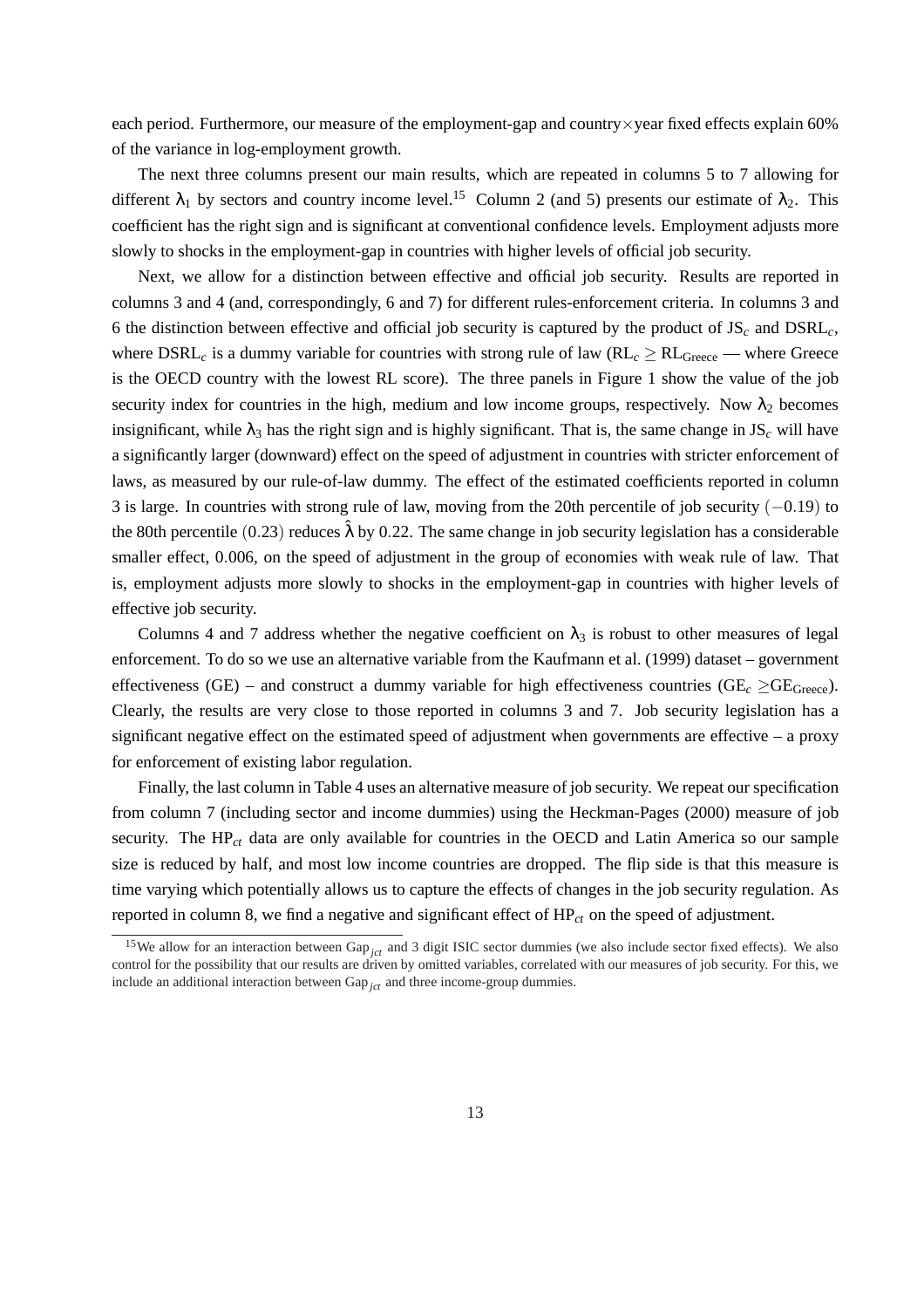# Figure 1: Job Security and Rule of Law in Countries with High, Medium and Low Income

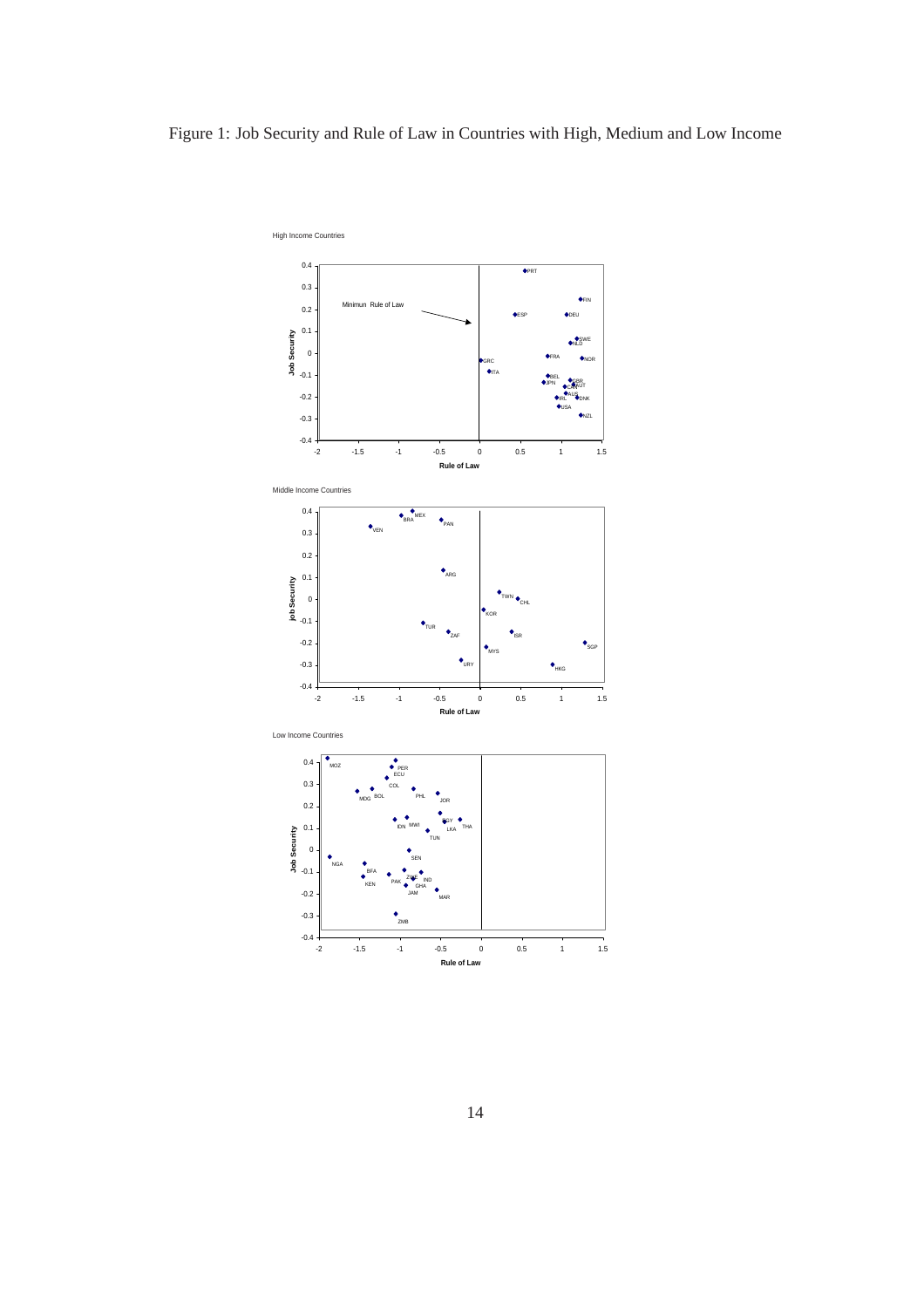### **3.2 Further robustness**

We continue our robustness exploration by assessing the impact of three broad econometric issues: alternative gap-measures, exclusion of potential (country) outliers, and misspecification due to endogeneity of the gap measure.

### **3.2.1 Alternative gap-measures**

Table 4 suggests that conditional on our measure of the employment-gap, our main findings are robust: job security, when enforced, has a significant negative impact on the speed of adjustment to the employmentgap. Table 5 tests the robustness of this result to alternative measures of the employment-gap. Columns 1 and 2 relax the assumption of a φ common across all countries. They repeat our baseline specifications —columns 2 and 3 in Table 4— using the values of φ estimated per income-group reported in Table 1. In turn, columns 3 and 4 report the results of using values of φ estimated across countries grouped by level of job security. Countries are grouped into the upper, middle and lower thirds of job security. Next, columns 5 through 8 repeat our baseline specifications using a three and four period moving average to estimate  $\widehat{\theta}_{ict}$ . The final two columns (9 and 10) use an alternative specification for  $w_{jct}^o$  based on average wages instead of average productivity (see equation 13) to build Gap<sub>ict</sub>. In all of the specifications reported in Table 5, our results remain qualitatively the same as in Table 4.

### **3.2.2 Exclusion of potential (country) outliers**

Table 6 reports estimates of  $\lambda_2$  and  $\lambda_3$  using the specification from column 3 in Table 4 but dropping one country from our sample at a time. In all cases the estimated coefficient on  $\lambda_3$  is negative and significant at conventional confidence intervals.

However, it is also apparent in this table that excluding either Hong Kong or Kenya makes a substantial difference in the point estimates. For this reason, we re-estimate our model from scratch (that is, from φ up) now excluding these two countries. In this case the value of  $\phi$  rises from 0.40 to 0.42. Qualitatively, however, the main results remain unchanged. Table 7 reports these results.

### **3.2.3 Potential endogeneity of the gap measure**

One concern with our procedure is that the construction of the gap measure includes the change in employment. While this does not represent a problem under the null hypothesis of the model, any measurement error in employment and φ*zjt* could introduce important biases. We address this issue with two procedures.

The first procedure maintains our baseline specification, but instruments for the contemporaneous gap measure. Given that Gap<sub>jct</sub> =  $\phi z_{jt} + \Delta e_{jct}$  can be rewritten as  $\phi z_{j,t-1} + \Delta e_{jct}^*$ , a natural instrument is the lag of the ex-post gap, φ*zjc*,*t*−1. Unfortunately, the latter is not a valid instrument if it is computed with measurement error and this error is serially correlated. In our specification this could be the case because we use a moving average to construct the estimate of relative sectoral productivity,  $\hat{\theta}_{ict}$ . To avoid this problem,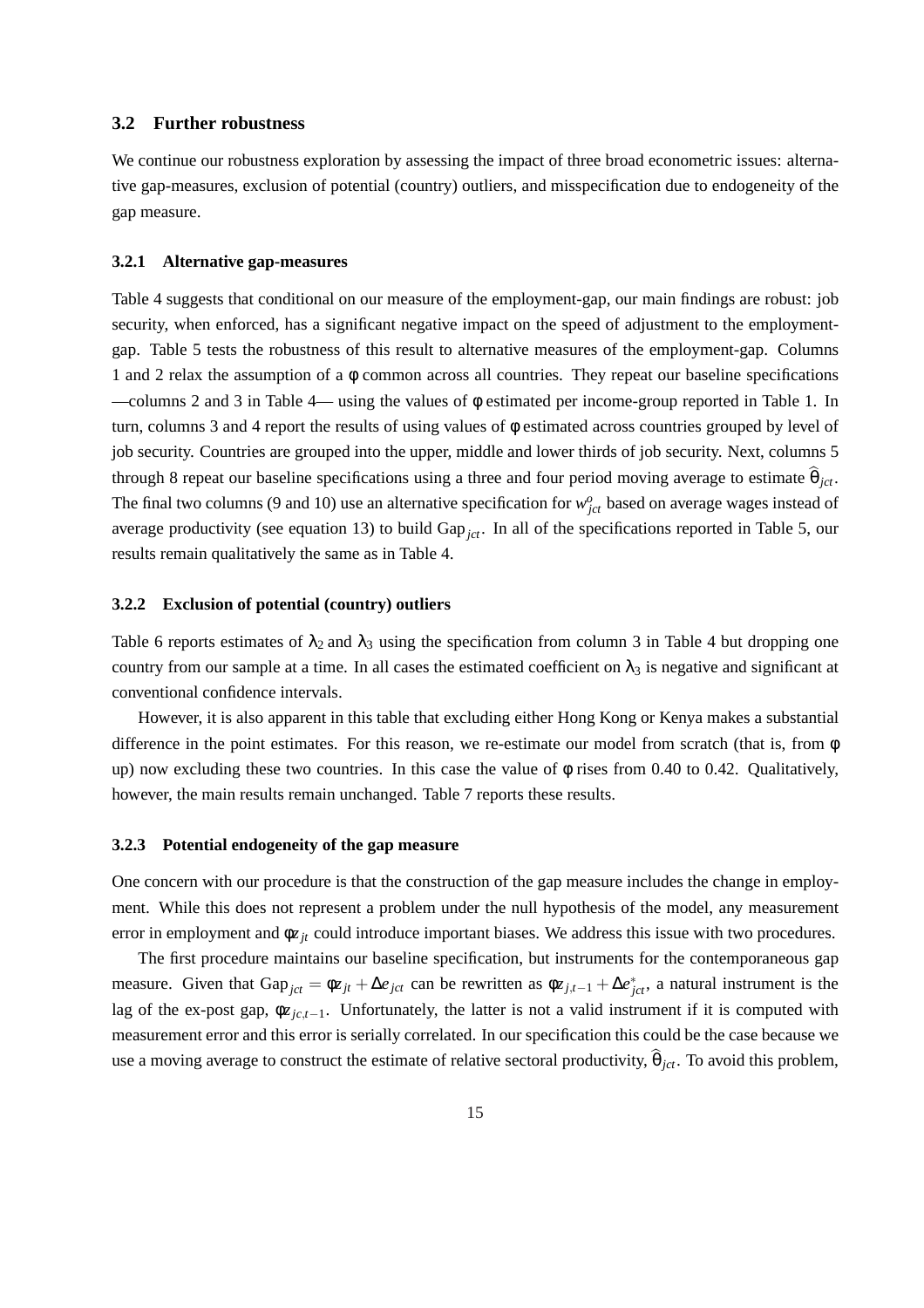| ď<br>$\theta = \text{MA}(4)$<br>$\phi = 0.40$<br>$\theta = \text{MA}(3)$<br>$\upphi$ varies across | $\widehat{=}$<br>$\widehat{\odot}$<br>$\circledS$<br>$\odot$<br>$\odot$<br>$\overline{5}$<br>$\widehat{\mathcal{F}}$ | Change in Log-Employment | $0.590$<br>$(0.009)***$<br>$0.529$<br>$(0.008)***$<br>$0.564$<br>$(0.008)***$ | $-0.135$<br>(0.050)***<br>$-0.108$<br>(0.038)***<br>(0.063)<br>$-0.009$<br>(0.036)<br>$-0.008$<br>(0.050)<br>$-0.069$<br>$(0.037)^*$<br>$0.046$<br>$(0.051)$ | $-0.106$<br>(0.016)***<br>$(0.015)$ ***<br>$-0.082$<br>$(0.015)$ ***<br>$-0.085$<br>$-0.071$<br>(0.015)*** | $-0.258$<br>(0.071)***<br>$0.068$ <sup>***</sup><br>$-0.538$<br>$(0.068)$ ***<br>$-0.515$<br>$0.069)$ ***<br>$-0.532$ | 0.60<br>Yes<br>20,439<br>0.60<br>$\frac{1}{2}$<br>0.58<br>Yes<br>20,219<br>0.58<br>ž<br>0.59<br>20,902<br>0.59<br>0.58 |
|----------------------------------------------------------------------------------------------------|----------------------------------------------------------------------------------------------------------------------|--------------------------|-------------------------------------------------------------------------------|--------------------------------------------------------------------------------------------------------------------------------------------------------------|------------------------------------------------------------------------------------------------------------|-----------------------------------------------------------------------------------------------------------------------|------------------------------------------------------------------------------------------------------------------------|
|                                                                                                    |                                                                                                                      |                          |                                                                               |                                                                                                                                                              |                                                                                                            |                                                                                                                       | Yes                                                                                                                    |
|                                                                                                    |                                                                                                                      |                          |                                                                               |                                                                                                                                                              |                                                                                                            |                                                                                                                       | $\tilde{z}$                                                                                                            |
| job security groups                                                                                |                                                                                                                      |                          |                                                                               |                                                                                                                                                              |                                                                                                            |                                                                                                                       | Yes<br>21,733                                                                                                          |
|                                                                                                    | $\odot$                                                                                                              |                          | $(0.008)$ ***<br>0.574                                                        | $-0.027$<br>(0.037)                                                                                                                                          |                                                                                                            |                                                                                                                       | 0.58<br>$\tilde{z}$                                                                                                    |
| $\phi$ varies across<br>income groups                                                              | $\odot$                                                                                                              |                          |                                                                               | $-0.013$<br>(0.051)                                                                                                                                          | $(0.015)$ ***<br>$-0.051$                                                                                  | $(0.069)$ ***<br>$-0.501$                                                                                             | 0.58<br>Yes<br>21,733                                                                                                  |
|                                                                                                    | $\widehat{z}$                                                                                                        |                          | $(0.009)$ ***<br>0.568                                                        | $(0.038)$ ***<br>$-0.094$                                                                                                                                    |                                                                                                            |                                                                                                                       | 0.58<br>$\tilde{\mathbf{z}}$                                                                                           |
|                                                                                                    |                                                                                                                      |                          | Gap                                                                           | $Gap\times JS$                                                                                                                                               | <b>Gap×DSRL</b>                                                                                            | Gap×JS×DSRL                                                                                                           | Gap-Sector Int<br>Observations<br>R-squared                                                                            |

Table 5: ROBUSTNESS OF MAIN RESULTS TO ALTERNATIVE SPECIFICATIONS Table 5: ROBUSTNESS OF MAIN RESULTS TO ALTERNATIVE SPECIFICATIONS

16

\* significant at 10%; \*\* significant at 5%; \*\*\* significant at 1%. Robust standard errors in parentheses. JS stands for the Botero et al. (2004) job security measure. DSRL stands for high (above Greece, see main text) Rule of Law using the Kaufmann et al. (1999) measure. Columns (1), (2), \* significant at 10%; \*\* significant at 5%; \*\*\* significant at 1%. Robust standard errors in parentheses. JS stands for the Botero et al. (2004) job security measure. DSRL stands for high (above Greece, see main text) Rule of Law using the Kaufmann et al. (1999) measure. Columns (1), (2), (3) and (4) use values of  $\phi$  estimated in Table 1. Samples exclude the upper and lower 1% of  $\Delta e$  and of the estimated values of Gap. (3) and (4) use values of φ estimated in Table 1. Samples exclude the upper and lower 1% of ∆*e* and of the estimated values of Gap.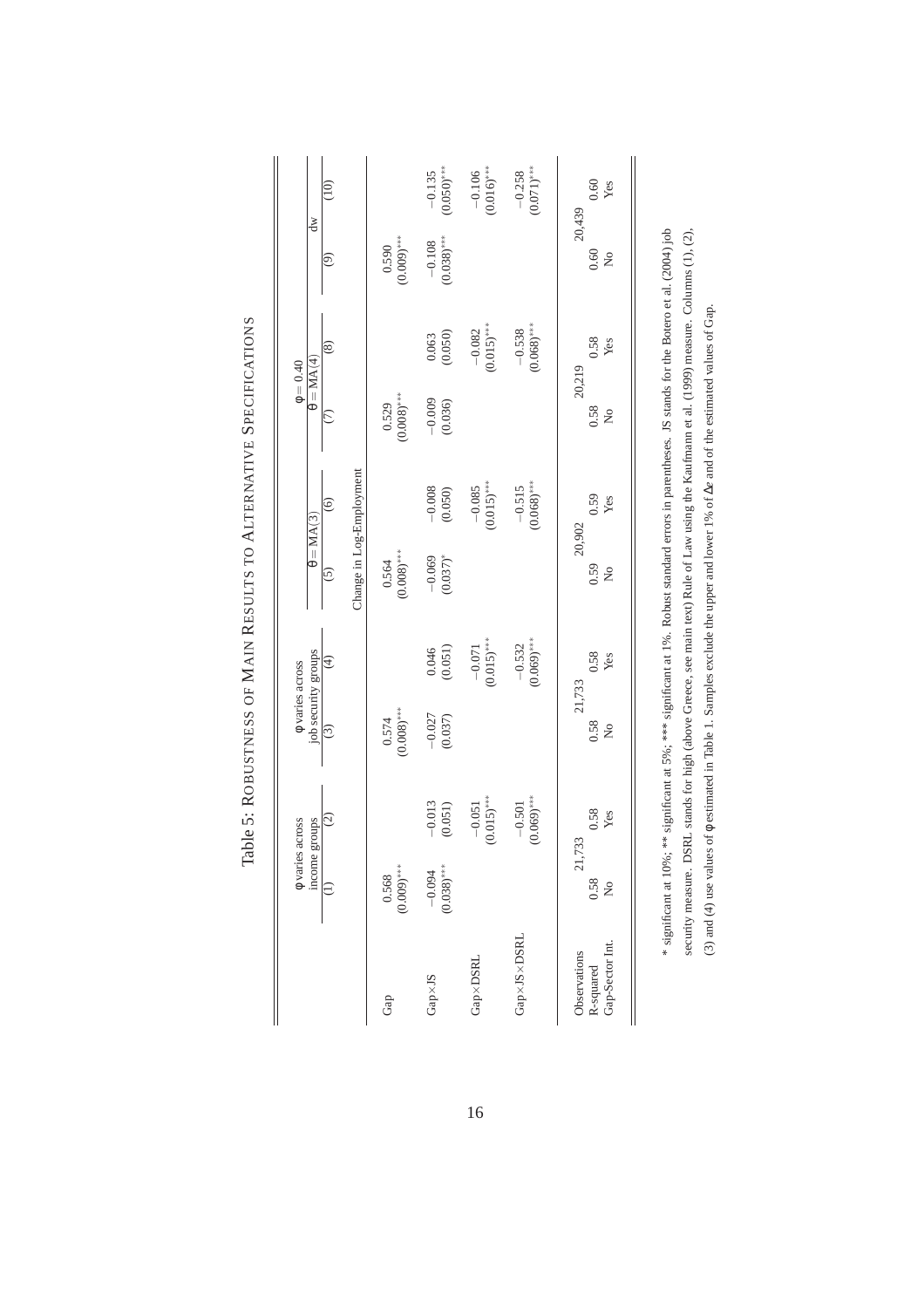|            |         | $\overline{\lambda}_2$ |         | $\lambda_3$ |            |         | $\lambda_2$ |         | $\lambda_3$ |
|------------|---------|------------------------|---------|-------------|------------|---------|-------------|---------|-------------|
| Country    | Coeff.  | St. Dev.               | Coeff.  | St. Dev.    | Country    | Coeff.  | St. Dev.    | Coeff.  | St. Dev.    |
|            |         |                        |         |             |            |         |             |         |             |
|            |         |                        |         |             |            |         |             |         |             |
| <b>ARG</b> | $-0.01$ | 0.05                   | $-0.51$ | 0.07        | <b>KOR</b> | $-0.02$ | 0.05        | $-0.52$ | 0.07        |
| <b>AUS</b> | $-0.02$ | 0.05                   | $-0.52$ | 0.07        | <b>LKA</b> | $-0.02$ | 0.05        | $-0.51$ | 0.07        |
| <b>AUT</b> | $-0.02$ | 0.05                   | $-0.52$ | 0.07        | <b>MAR</b> | $-0.02$ | 0.05        | $-0.51$ | 0.07        |
| <b>BEL</b> | $-0.02$ | 0.05                   | $-0.52$ | 0.07        | <b>MDG</b> | $-0.02$ | 0.05        | $-0.51$ | 0.07        |
| <b>BFA</b> | $-0.03$ | 0.05                   | $-0.50$ | 0.07        | <b>MEX</b> | 0.00    | 0.05        | $-0.53$ | 0.07        |
| <b>BOL</b> | 0.00    | 0.05                   | $-0.52$ | 0.07        | <b>MOZ</b> | 0.02    | 0.05        | $-0.55$ | 0.07        |
| <b>BRA</b> | $-0.01$ | 0.05                   | $-0.52$ | 0.07        | <b>MWI</b> | $-0.01$ | 0.05        | $-0.52$ | 0.07        |
| CAN        | $-0.02$ | 0.05                   | $-0.52$ | 0.07        | <b>NYS</b> | $-0.02$ | 0.05        | $-0.46$ | 0.07        |
| <b>CHL</b> | $-0.02$ | 0.05                   | $-0.53$ | 0.07        | <b>NGA</b> | 0.00    | 0.05        | $-0.53$ | 0.07        |
| <b>COL</b> | $-0.02$ | 0.05                   | $-0.51$ | 0.07        | <b>NLD</b> | $-0.02$ | 0.05        | $-0.51$ | 0.07        |
| <b>DEU</b> | $-0.02$ | 0.05                   | $-0.52$ | 0.07        | <b>NOR</b> | $-0.02$ | 0.05        | $-0.51$ | 0.07        |
| <b>DNK</b> | $-0.02$ | 0.05                   | $-0.52$ | 0.07        | <b>NZL</b> | $-0.02$ | 0.05        | $-0.53$ | 0.07        |
| <b>ECU</b> | $-0.03$ | 0.05                   | $-0.50$ | 0.07        | <b>PAK</b> | 0.02    | 0.05        | $-0.55$ | 0.07        |
| <b>EGY</b> | $-0.02$ | 0.05                   | $-0.51$ | 0.07        | <b>PAN</b> | $-0.01$ | 0.05        | $-0.52$ | 0.07        |
| <b>ESP</b> | $-0.02$ | 0.05                   | $-0.53$ | 0.07        | <b>PER</b> | 0.06    | 0.05        | $-0.59$ | 0.07        |
| <b>FIN</b> | $-0.02$ | 0.05                   | $-0.54$ | 0.07        | <b>PHL</b> | $-0.03$ | 0.05        | $-0.50$ | 0.07        |
| <b>FRA</b> | $-0.02$ | 0.05                   | $-0.51$ | 0.07        | <b>PRT</b> | $-0.02$ | 0.05        | $-0.54$ | 0.07        |
| <b>GBR</b> | $-0.02$ | 0.05                   | $-0.51$ | 0.07        | <b>SEN</b> | 0.00    | 0.05        | $-0.53$ | 0.07        |
| <b>GHA</b> | $-0.05$ | 0.05                   | $-0.48$ | 0.07        | <b>SGP</b> | $-0.02$ | 0.05        | $-0.52$ | 0.07        |
| <b>GRC</b> | $-0.02$ | 0.05                   | $-0.51$ | 0.07        | <b>SWE</b> | $-0.02$ | 0.05        | $-0.53$ | 0.07        |
| <b>HKG</b> | $-0.02$ | 0.05                   | $-0.37$ | 0.07        | <b>THA</b> | $-0.01$ | 0.05        | $-0.51$ | 0.07        |
| <b>IDN</b> | $-0.02$ | 0.05                   | $-0.51$ | 0.07        | <b>TUN</b> | $-0.02$ | 0.05        | $-0.51$ | 0.07        |
| <b>IND</b> | 0.01    | 0.05                   | $-0.54$ | 0.07        | <b>TUR</b> | $-0.03$ | 0.05        | $-0.50$ | 0.07        |
| <b>IRL</b> | $-0.02$ | 0.05                   | $-0.54$ | 0.07        | <b>TWN</b> | $-0.02$ | 0.05        | $-0.49$ | 0.07        |
| <b>ISR</b> | $-0.02$ | 0.05                   | $-0.52$ | 0.07        | <b>URY</b> | $-0.02$ | 0.05        | $-0.50$ | 0.07        |
| <b>ITA</b> | $-0.02$ | 0.05                   | $-0.51$ | 0.07        | <b>USA</b> | $-0.02$ | 0.05        | $-0.53$ | 0.07        |
| <b>JAM</b> | $-0.02$ | 0.05                   | $-0.51$ | 0.07        | <b>VEN</b> | 0.00    | 0.05        | $-0.53$ | 0.07        |
| <b>JOR</b> | $-0.04$ | 0.05                   | $-0.49$ | 0.07        | <b>ZAF</b> | $-0.02$ | 0.05        | $-0.51$ | 0.07        |
| <b>JPN</b> | $-0.02$ | 0.05                   | $-0.52$ | 0.07        | <b>ZMB</b> | $-0.02$ | 0.05        | $-0.51$ | 0.07        |
| <b>KEN</b> | $-0.15$ | 0.05                   | $-0.38$ | 0.07        | <b>ZWE</b> | 0.03    | 0.05        | $-0.55$ | 0.07        |

Table 6: EXCLUDING ONE COUNTRY AT A TIME

This table reports the estimated coefficients for  $\lambda_2$  and  $\lambda_3$ , for the specification in Column 3 of Table 4, leaving out one country (the one indicated for each set of coefficients) at at time.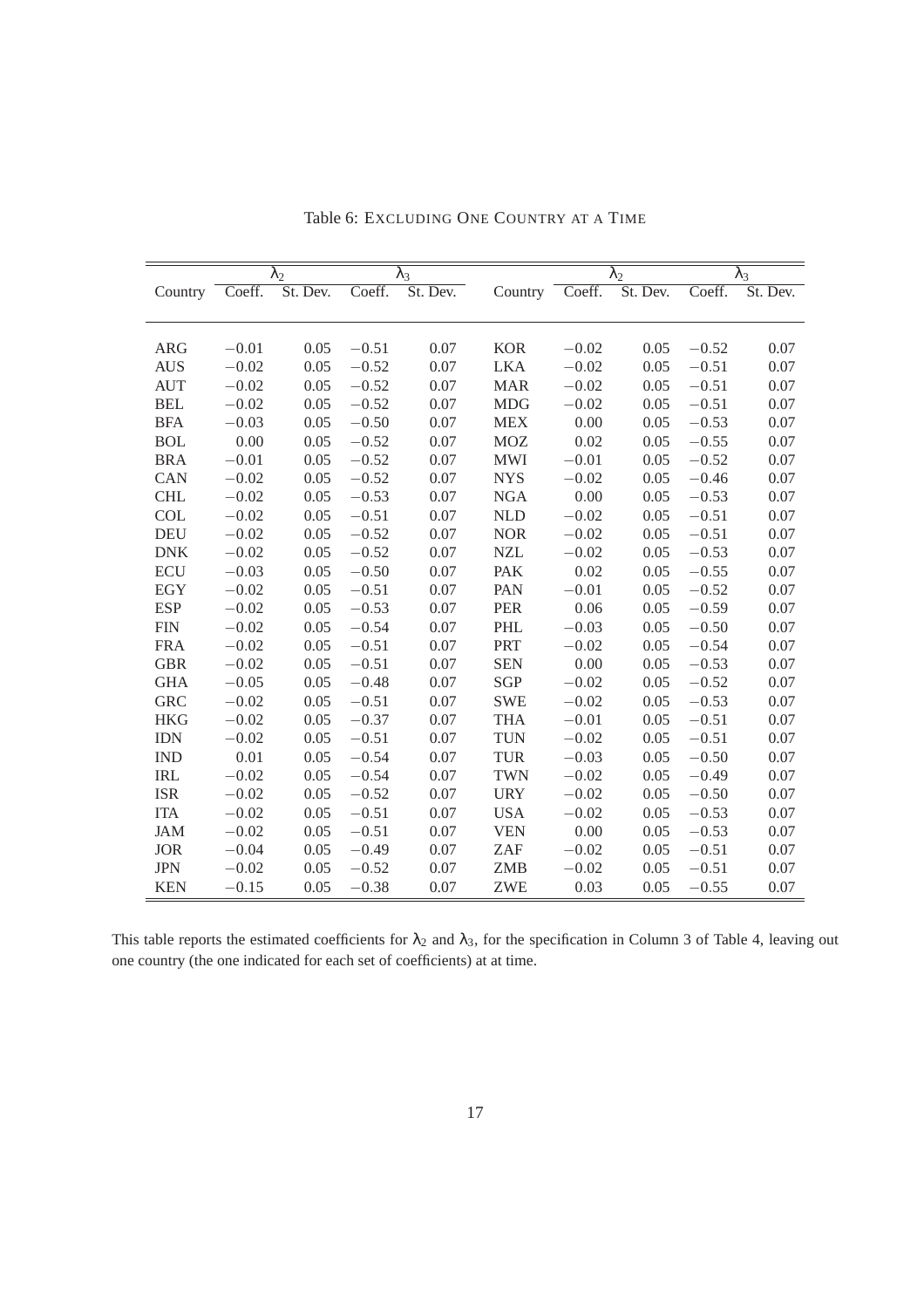|                                                                               | $\overline{(1)}$                                   | $\overline{(2)}$                                   | $\overline{(3)}$                                   | (4)                                    | $\overline{(5)}$             | $\overline{(6)}$             | (7)                          | (8)                          |
|-------------------------------------------------------------------------------|----------------------------------------------------|----------------------------------------------------|----------------------------------------------------|----------------------------------------|------------------------------|------------------------------|------------------------------|------------------------------|
|                                                                               |                                                    |                                                    |                                                    | Change in Log-Employment               |                              |                              |                              |                              |
| Gap $(\lambda_1)$                                                             | 0.615<br>$(0.009)$ ***                             | 0.620<br>$(0.009)$ ***                             | 0.649<br>$(0.012)$ ***                             | 0.652<br>$(0.012)$ ***                 |                              |                              |                              |                              |
| Gap×JS $(\lambda_2)$ :                                                        |                                                    | $-0.105$<br>$(0.039)$ ***                          | $-0.156$<br>$(0.051)$ ***                          | $-0.163$<br>$(0.051)$ ***              | $-0.204$<br>$(0.042)$ ***    | $-0.171$<br>$(0.052)$ ***    | $-0.183$<br>$(0.052)$ ***    |                              |
| $Gap \times JS \times DSRL (\lambda_3)$                                       |                                                    |                                                    | $-0.231$<br>$(0.062)$ ***                          |                                        |                              | $-0.062$<br>(0.072)          |                              |                              |
| $Gap \times JS \times DHGE$ ( $\lambda_3$ )                                   |                                                    |                                                    |                                                    | $-0.227$<br>$(0.070)$ ***              |                              |                              | $-0.071$<br>(0.072)          |                              |
| $Gap\times HP(\lambda_2)$                                                     |                                                    |                                                    |                                                    |                                        |                              |                              |                              | $-0.021$<br>$(0.007)$ ***    |
| Controls                                                                      |                                                    |                                                    |                                                    |                                        |                              |                              |                              |                              |
| $Gap \times DSRL$                                                             |                                                    |                                                    | $-0.121$<br>$(0.015)$ ***                          |                                        |                              | 0.065<br>$(0.023)$ ***       |                              |                              |
| $Gap \times DHGE$                                                             |                                                    |                                                    |                                                    | $-0.136$<br>$(0.015)$ ***              |                              |                              | 0.023<br>(0.024)             |                              |
| Observations<br>R-squared<br>Gap-Income Interaction<br>Gap-Sector Interaction | 20,881<br>0.61<br>N <sub>0</sub><br>N <sub>o</sub> | 20,881<br>0.61<br>N <sub>0</sub><br>N <sub>o</sub> | 20,881<br>0.61<br>N <sub>0</sub><br>N <sub>o</sub> | 20,881<br>0.61<br>No<br>N <sub>o</sub> | 20,881<br>0.62<br>Yes<br>Yes | 20,881<br>0.62<br>Yes<br>Yes | 20,881<br>0.62<br>Yes<br>Yes | 12,003<br>0.62<br>Yes<br>Yes |

## Table 7: ESTIMATION RESULTS EXCLUDING HONG KONG AND KENYA

\* significant at 10%; \*\* significant at 5%; \*\*\* significant at 1%. Robust standard errors in parentheses. JS and HP stand for the Botero et al. (2004) and Heckman and Pages (2000) job security measures, respectively. DSRL and DHGE stand for high (above Greece, see main text) Rule of Law and Government Efficiency dummies, respectively, using the Kaufmann et al. (1999) indices. Each regression has country-year fixed effects. Gaps are estimated using a constant φ = 0.42. Sample excludes the upper and lower 1% of ∆*e* and of the estimated values of Gap.

 $\overline{a}$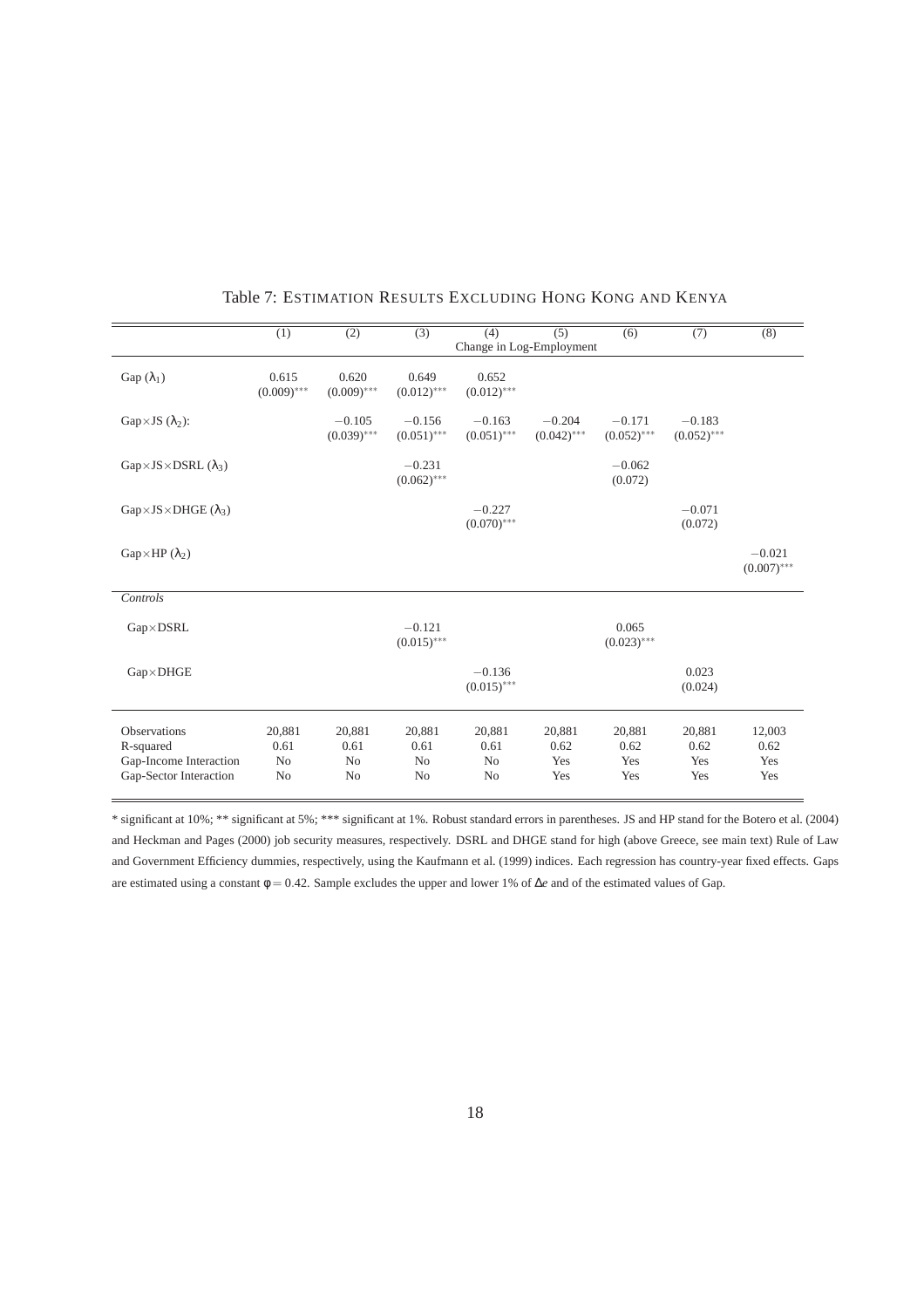we construct an alternative measure of the ex-post gap letting wage data play the role of productivity data when calculating the *v* and  $\theta$  terms on the right hand side of (13).

The second procedure re-writes the model in a standard dynamic panel formulation that removes the contemporaneous employment change from the right hand side:<sup>16</sup>

$$
\Delta \text{Gap}_{jct} = (1 - \lambda_c) \Delta \text{Gap}_{jct-1} + \varepsilon_{jct}.
$$
\n(20)

|                                      |                | Average speed of adjustment |
|--------------------------------------|----------------|-----------------------------|
| Estimation Method                    | Point Estimate | Robust Standard Error       |
| Baseline Model (Column 1 in Table 4) | 0.600          | 0.009                       |
| Gap instrumented with wage data      | 0.570          | 0.065                       |
| Standard dynamic panel formulation   | 0.543          | 0.078                       |

Table 8: IV ESTIMATION

Table 8 reports the values of the average  $\lambda$  estimated with these two alternative procedures (note the significant decline in the precision of the estimates). For comparison purposes, the first row reproduces the first column in Table 4. The second row shows the result for the IV procedure based on using lagged changes in wages as instruments. Finally, Row 3 reports the estimate from the dynamic panel. It is apparent from the table that the estimates of average  $\lambda$  are in the right ballpark, and hence we conclude that the bias due to a potentially endogenous gap is not significant.

Finally, we note that the standard solution of passing the ∆*e*-component of the gap defined in (13) to the left hand side of the estimating equation (15) does not work in our context. Passing ∆*e* to the left suggests that the coefficient on the resulting gap will be equal to  $\lambda/(1 - \lambda)$ . As shown in Appendix B, this holds only in the case of a partial adjustment model  $(k = 0$  in the notation of Section 2.1). By contrast, in the case of a Calvo-type adjustment  $(k = 1)$ , the corresponding coefficient will, on average, be negative.<sup>17</sup> More important, even small departures from a partial adjustment model (small values of *k*) introduce significant biases when estimating  $\lambda$  using this approach.

<sup>16</sup>To estimate this equation we follow Anderson and Hsiao (1982) and use twice and three-times lagged values of ∆Gap*jct* as instruments for the RHS variable. Similar results are obtained if we follow Arellano and Bond (1991).

 $17$ In the Calvo-case, for every observation either the (modified) gap or the change in employment is zero. The former happens when adjustment takes place, the latter when it does not. It follows that the covariance of ∆*e* and the (modified) gap will be equal to minus the product of the mean of both variables. Since these means have the same sign, the estimated coefficient will be negative. See Appendix B for a formal derivation.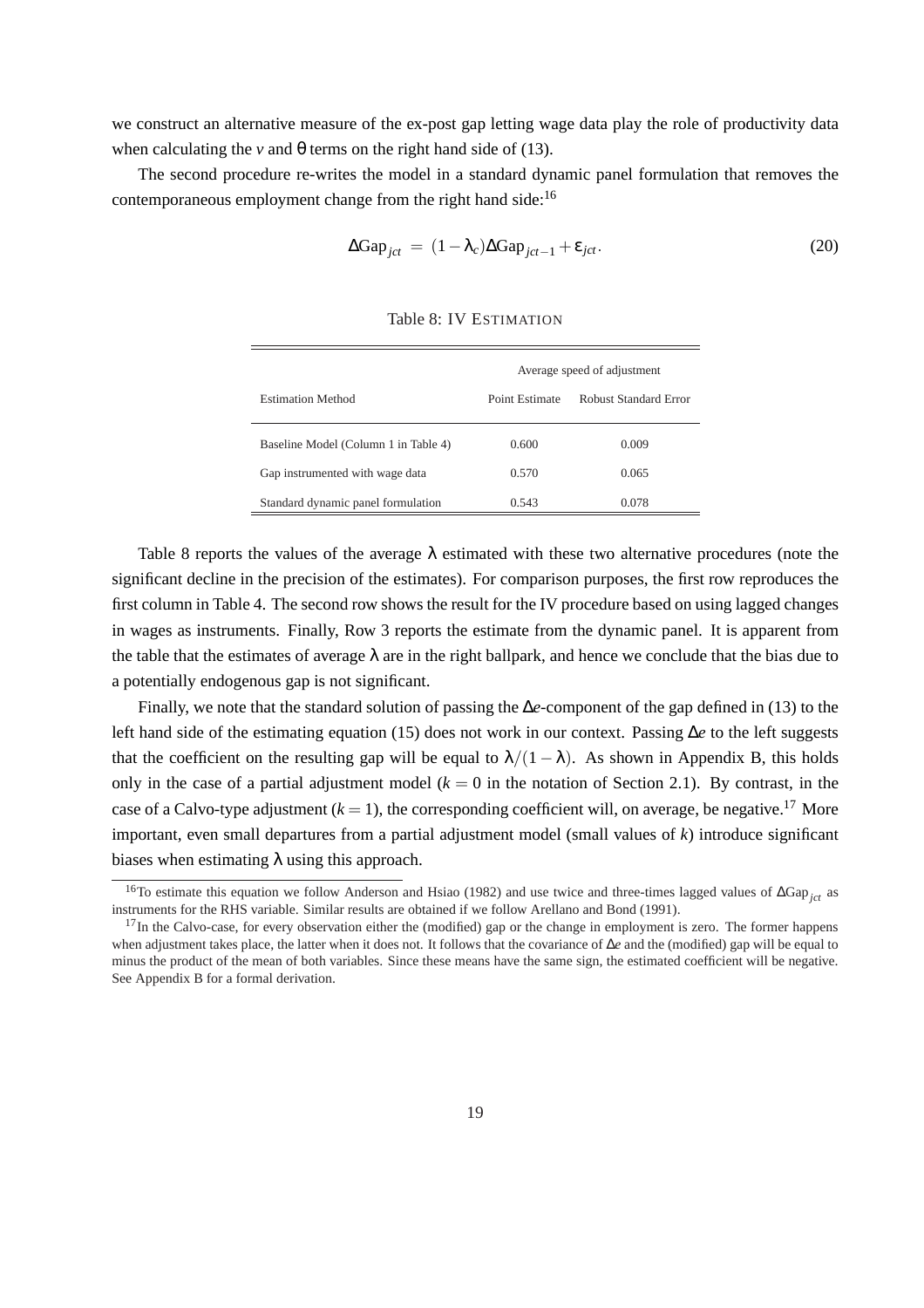### **4 Gauging the Costs of Effective Labor Protection**

By impairing worker movements from less to more productive units, effective labor protection reduces aggregate output and slows down economic growth. In this section we develop a simple framework to quantify this effect. Any such exercise requires strong assumptions and our approach is no exception. Nonetheless, our findings suggest that the costs of the microeconomic inflexibility caused by effective protection is large. In countries with strong rule of law, moving from the 20th to the 80th percentile of job security lowers annual productivity growth by close to one percentage point. The same movement for countries with weak rule of law has a negligible impact on TFP.<sup>18</sup>

Consider a continuum of establishments, indexed by *i*, that adjust labor in response to productivity shocks, while their share of the economy's capital remains fixed over time. Their production functions exhibit constant returns to (aggregate) capital, *K<sup>t</sup>* , and decreasing returns to labor:

$$
Y_{it} = B_{it} K_t L_{it}^{\alpha}, \qquad (21)
$$

where  $B_{it}$  denotes plant-level productivity and  $0 < \alpha < 1$ . The  $B_{it}$ 's follow geometric random walks, that can be decomposed into the product of a common and an idiosyncratic component:

$$
\Delta \log B_{it} \equiv b_{it} = v_t + v_{it}^I,
$$

where the  $v_t$  are i.i.d.  $\mathcal{N}(\mu_A, \sigma_A^2)$  and the  $v_t^I$ 's are i.i.d. (across productive units, over time and with respect to the aggregate shocks)  $\mathcal{N}(0, \sigma_I^2)$ . We set  $\mu_A = 0$ , since we are interested in the interaction between rigidities and idiosyncratic shocks, not in Jensen-inequality-type effects associated with aggregate shocks.

The price-elasticity of demand is  $\eta > 1$ . Aggregate labor is assumed constant and set equal to one. We define *aggregate productivity*, *A<sup>t</sup>* , as:

$$
A_t = \int B_{it} L_{it}^{\alpha} di,
$$
 (22)

so that aggregate output,  $Y_t \equiv \int Y_{it}di$ , satisfies

$$
Y_t = A_t K_t.
$$

Units adjust with probability  $\lambda_c$  in every period, independent of their history and of what other units do that period.<sup>19</sup> The parameter that captures microeconomic flexibility is  $\lambda_c$ . Higher values of  $\lambda_c$  are associated with a faster reallocation of workers in response to productivity shocks.

Standard calculations show that the growth rate of output, *g<sup>Y</sup>* , satisfies:

$$
g_Y = sA - \delta,\tag{23}
$$

<sup>&</sup>lt;sup>18</sup>Of course, a weak rule of law has an adverse impact on productivity through various channels not considered in this paper.

<sup>&</sup>lt;sup>19</sup>More precisely, whether unit *i* adjusts at time *t* is determined by a Bernoulli random variable ξ<sub>*it*</sub> with probability of success λ<sub>c</sub>, where the  $\xi_{it}$ 's are independent across units and over time. This corresponds to the case  $\zeta = 1$  in Section 2.1.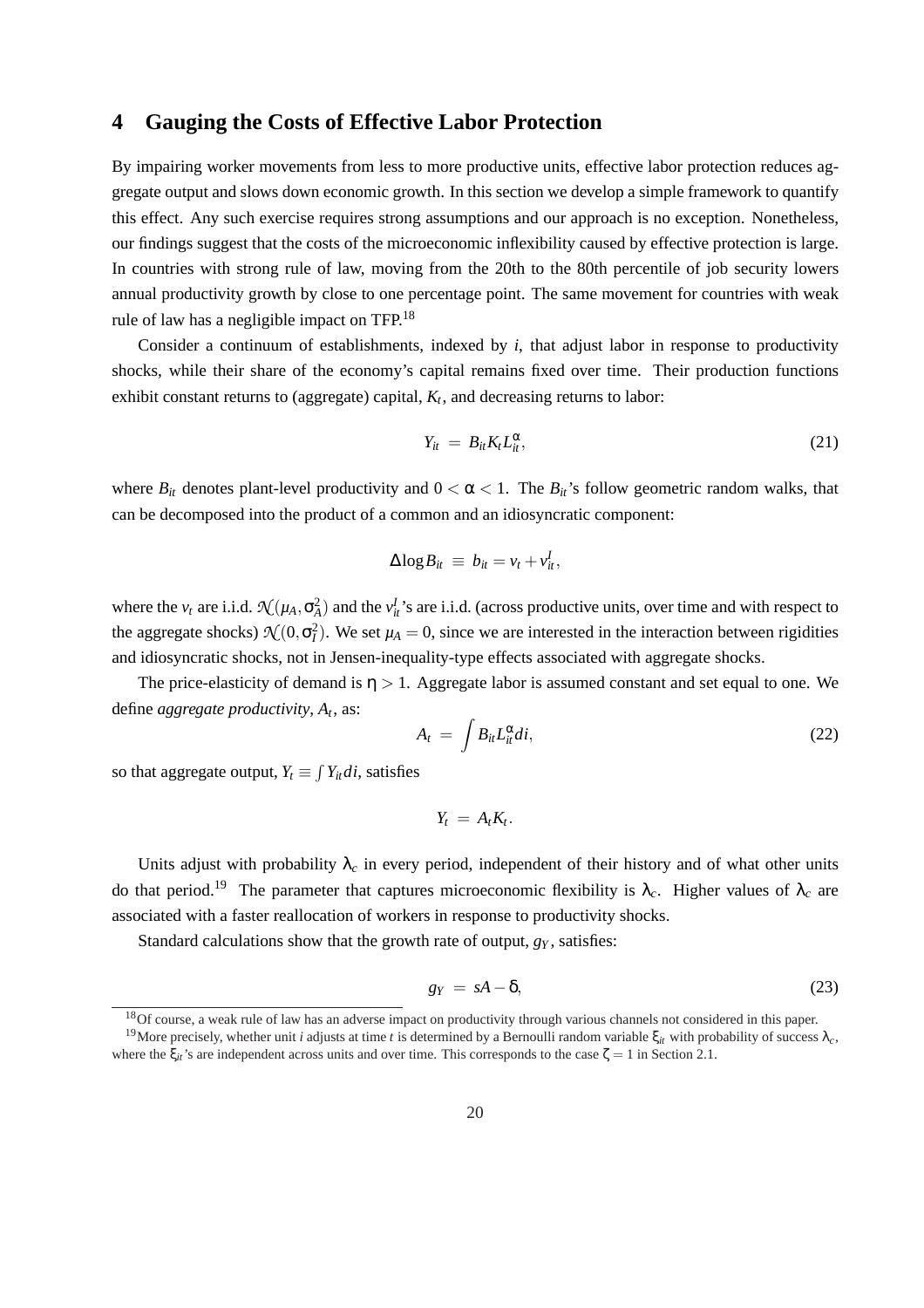where *s* denotes the savings rate (assumed exogenous) and δ the depreciation rate for capital.

Now compare two economies that differ only in their degree of microeconomic flexibility,  $\lambda_{c,1} < \lambda_{c,2}$ . Tedious but straightforward calculations relegated to Appendix C show that:

$$
g_{Y,2} - g_{Y,1} \cong (g_{Y,1} + \delta) \left[ \frac{1}{\lambda_{c,1}} - \frac{1}{\lambda_{c,2}} \right] \xi,
$$
 (24)

with

$$
\xi\,=\,\frac{\alpha\gamma(2-\alpha\gamma)}{2(1-\alpha\gamma)^2}\sigma^2,
$$

where  $\gamma = (\eta - 1)/\eta$  and  $\sigma^2 = \sigma_I^2 + \sigma_A^2$ .<sup>20</sup>

We choose parameters to apply (24) as follows: The mark-up is set at 20% (so that  $\gamma = 5/6$ ),  $g_{\gamma,1}$  to the average rate of growth per worker in our sample for the 1980-1990 period, 0.7%,  $\sigma = 27\%$ ,  $^{21}$   $\alpha = 2/3$ , and  $\delta = 6\%$ .

Table 9 reports the annual productivity costs of 20 percentile changes in job security regulation. These numbers are large. They imply that moving from the 20th to the 80th percentile in job security, in countries with strong rule of law, reduces annual productivity growth by 0.85%. The same change in job security legislation has a much smaller effect on TFP growth, 0.02%, in the group of economies with weak rule of law.

| Change in Job Security Index | Cost in Annual Growth Rate |                    |  |  |  |
|------------------------------|----------------------------|--------------------|--|--|--|
|                              | Weak Rule of Law           | Strong Rule of Law |  |  |  |
| 20th to 40th percentile      | $0.002\%$                  | 0.083%             |  |  |  |
| 40th to 60th percentile      | 0.007%                     | 0.292%             |  |  |  |
| 60th to 80th percentile      | 0.008%                     | 0.478%             |  |  |  |

Table 9: PRODUCTIVITY GROWTH AND JOB SECURITY

Reported: change in annual productivity growth rates associated with moving across percentiles in the distribution of country job security measures computed in Botero et al. (2004). Lower values of job security index correspond to less job security. Values of speed of adjustment calculated using Column 3 in Table (4). The threshold for weak and strong rule of law is given by the OECD country with the lowest Rule of Law score (Greece). Changes in annual productivity growth calculated based on (24)). Parameter values used:  $\gamma = 5/6$ ,  $g_{Y,1} = 0.007$ ,  $\sigma = 0.27$  α = 2/3, and δ = 0.06.

We are fully aware of the many caveats that such ceteris-paribus comparison can raise, as well as to the impact of the linear aggregate technology assumption on the growth versus levels claim, but the point of the

<sup>20</sup>There also is a (static) jump in the level of aggregate productivity when  $\lambda$  increases, given by:

$$
\frac{A_2 - A_1}{A_1} \cong \left[\frac{1}{\lambda_1} - \frac{1}{\lambda_2}\right]\xi.
$$

See Appendix C for the proof.

 $21$ This is the average across the five countries considered in Caballero et al. (2004).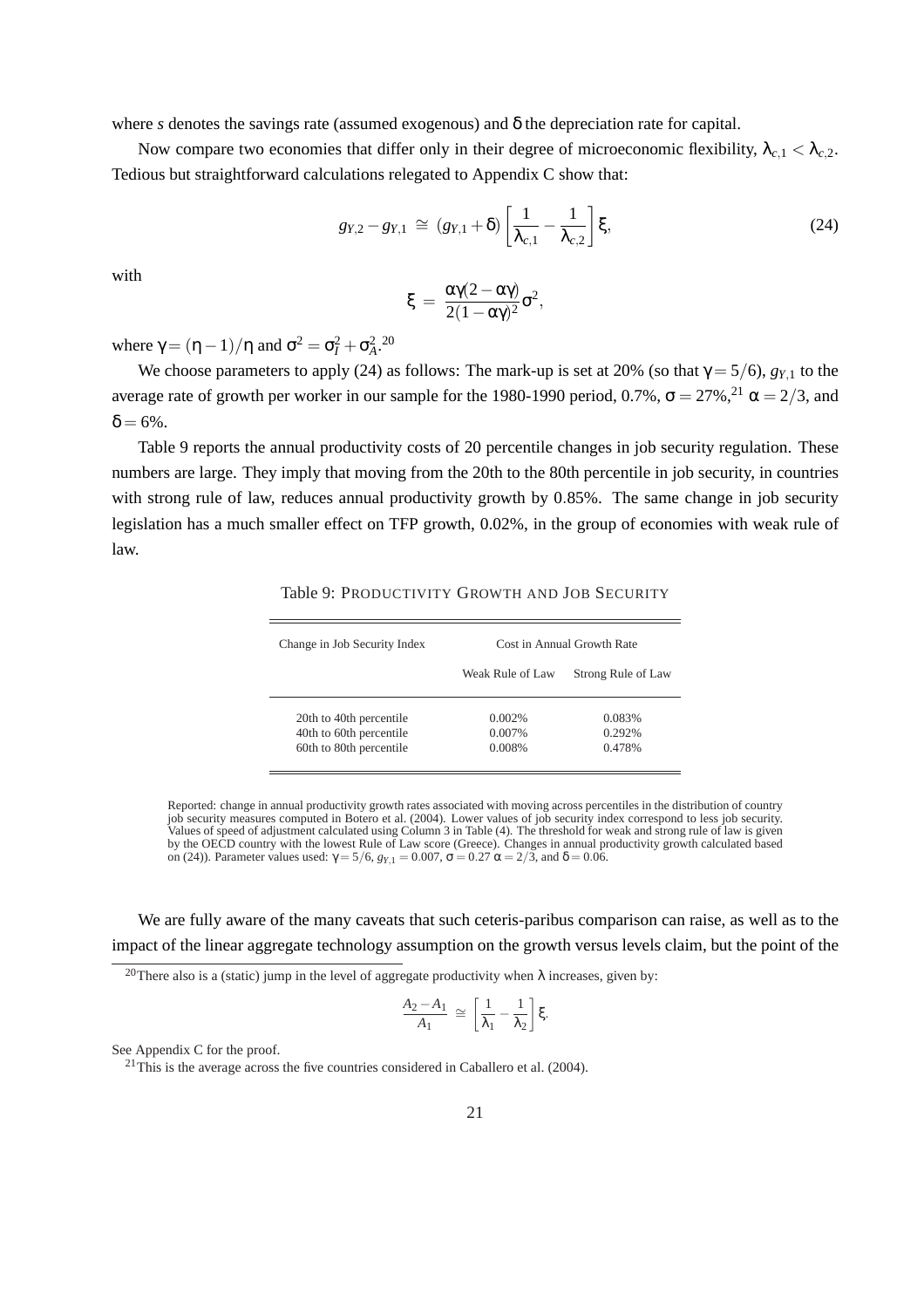table is simply to provide an alternative metric of the potential significance of observed levels of effective labor protection.

# **5 Concluding Remarks**

Many papers have shown that, in theory, job security regulation depresses firm level hiring and firing decisions. Job security provisions increase the cost of reducing employment and therefore lead to fewer dismissals when firms are faced with negative shocks. Conversely, when faced with a positive shock, the optimal employment response takes into account the fact that workers may have to be fired in the future, and the employment response is smaller. The overall effect is a reduction of the speed of adjustment to shocks.

However, conclusive empirical evidence on the effects of job security regulation has been elusive. One important reason for this deficit has been the lack of information on employment regulation for a sufficiently large number of economies that can be integrated to cross sectional data on employment outcomes. In this paper we have developed a simple empirical methodology that has allowed us to fill some of the empirical gap by exploiting: (a) the recent publication of two cross-country surveys on employment regulations (Heckman and Pages (2000) and Botero et al. (2004)) and, (b) the homogeneous data on employment and production available in the UNIDO dataset. Another important reason for the lack of empirical success is differences in the degree of regulation enforcement across countries. We address this problem by interacting the measures of employment regulation with different proxies for law-enforcement.

Using a dynamic labor demand specification we estimate the effects of job security across a sample of 60 countries for the period from 1980 to 1998. We consistently find a relatively lower speed of adjustment of employment in countries with high legal protection against dismissal, especially when such protection is likely to be enforced.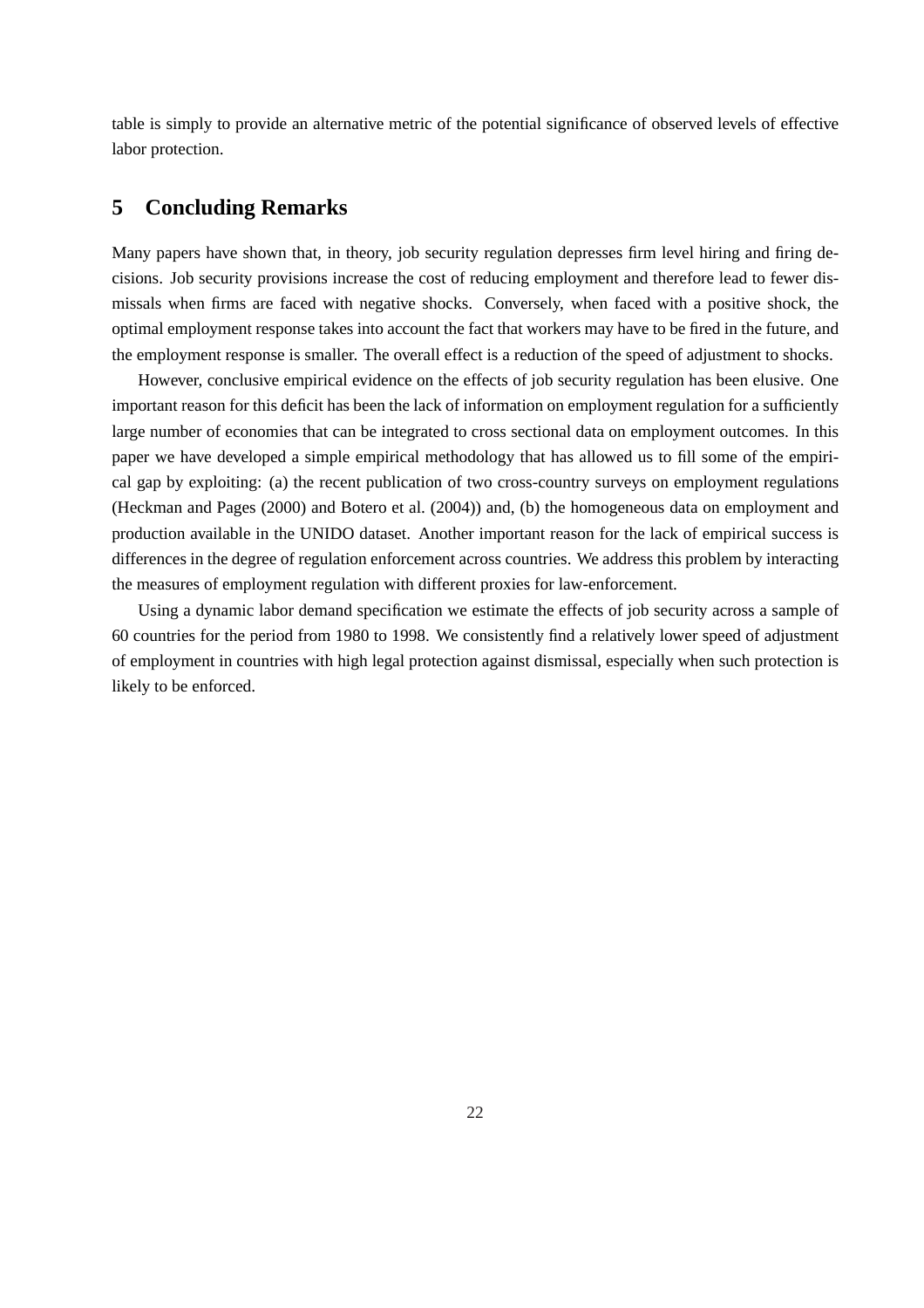# **References**

- [1] Abraham, K. and S. Houseman (1994). "Does Employment Protection Inhibit Labor Market Flexibility: Lessons From Germany, France and Belgium." In: R.M. Blank, editor, *Protection Versus Economic Flexibility: Is There A Tradeoff?*. Chicago: University of Chicago Press.
- [2] Addison, J.T., P. Texeira and J.L. Grosso (2000), "The Effect of Dismissals Protection on Employment: More on a Vexed Theme." *Southern Economic Journal* **67**, 105–122.
- [3] Anderson, T.W. and C. Hsiao (1982). "Formulation and Estimation of Dynamic Models Using Panel Data," *Journal of Econometrics*, **18**, 67–82.
- [4] Arellano, M. and S.R. Bond (1991). "Some Specification Tests for Panel Data: Montecarlo Evidence and an Application to Employment Equations," *Review of Economic Studies*, **58**, 277-298.
- [5] Barro, R.J. and J.W. Lee (1996). "International Measures of Schooling Years and Schooling Quality," *American Economic Review, Papers and Proceedings*, **86**, 218–223.
- [6] Botero, J., S. Djankov, R. La Porta, F. Lopez-de-Silanes and A. Shleifer (2004). "The Regulation of Labor." *Quarterly Journal of Economics*, **119**(4), 1339–1382.
- [7] Burgess. S. and M. Knetter (1998). "An International Comparison of Eployment Adjustment to Exchange Rate Fluctuations." *Review of International Economics.* **6**(1), 151–163.
- [8] Burgess, S., M. Knetter and C. Michelacci (2000). "Employment and Output Adjustment in the OECD: A Disaggregated Analysis of the Role of Job Security Provisions." *Economica* **67**, 419–435.
- [9] Caballero R., K. Cowan, E. Engel, and A. Micco (2004), "Effective Labor Regulation and Microeconomic Flexibility," NBER Working Paper No. 10744.
- [10] Caballero R. and E. Engel (1993). "Microeconomic Adjustment Hazards and Aggregate Dynamics." *Quarterly Journal of Economics.* **108**(2): 359–383.
- [11] Caballero R., E. Engel, and J. Haltiwanger (1997), "Aggregate Employment Dynamics: Building from Microeconomic Evidence," *American Economic Review* **87**(1), 115–137.
- [12] Caballero R., E. Engel, and A. Micco (2004), "Microeconomic Flexibility in Latin America," NBER Working Paper No. 10398.
- [13] Caballero, R. and M. Hammour (2000). "Creative Destruction and Development: Institutions, Crises, and Restructuring," *Annual World Bank Conference on Development Economics 2000*, 213–241.
- [14] Calvo, G (1983). "Staggered Prices in a Utility Maximizing Framework." *Journal of Monetary Economics.* **12**, 383–398.
- [15] Foster L., J. Haltiwanger and C.J. Krizan (1998). "Aggregate Productivity Growth: Lessons from Microeconomic Evidence," NBER Working Papers No. 6803.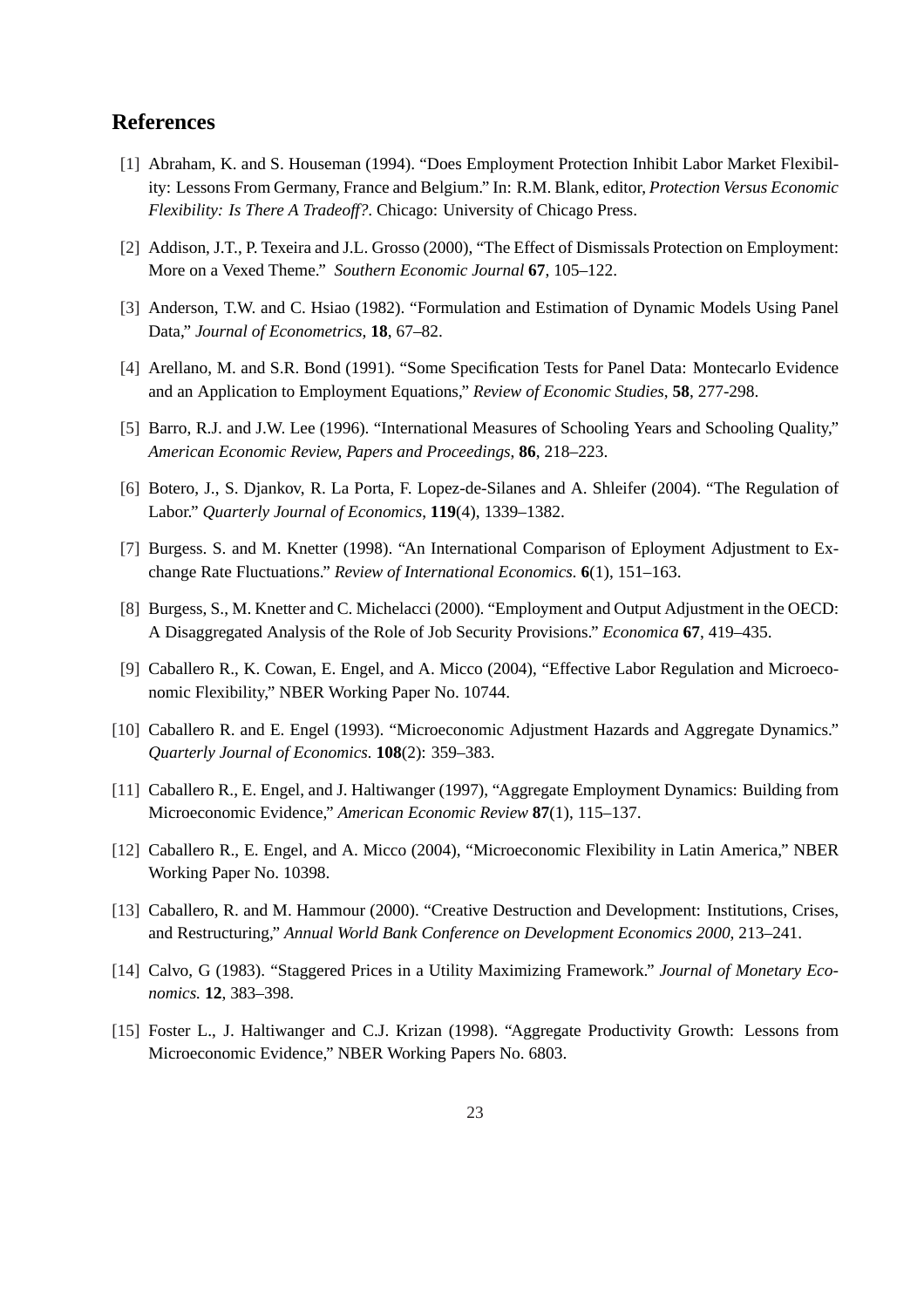- [16] Freeman (2001), "Institutional Differences and Economic Performance Among OECD Countries." CEP Discussion Papers 0557.
- [17] Garibaldi, P. and P. Mauro (1999), "Deconstructing Job Creation." International Monetary Fund Working Paper WP/99/109.
- [18] Grubb, D. and W. Wells (1993), "Employment Regulation and Patterns of Work in the EC Countries." OECD Economic Studies No. 21, Winter.
- [19] Heckman, J. and C. Pags (2003), "Law and Employment: Lessons from Latin America and the Caribbean." NBER Working Paper No. 10129.
- [20] Heckman, J. and C. Pages (2000). "The Cost of Job Security Regulation: Evidence from Latin American Labor Markets." Inter-American Development Bank Working Paper 430.
- [21] Hamermesh, D. (1993). *Labor Demand*, Princeton: Princeton University Press.
- [22] Kaufmann, D., A. Kraay and P. Zoido-Lobaton (1999). "Governance Matters." World Bank Policy Research Department Working Paper No. 2196.
- [23] Loboguerrero, A.M¡., and U. Panizza (2003). "Inflation and Labor Market Flexibility: The Squeakly Wheal gets the Grease," Working paper 495, Research Department, Inter-American Development Bank.
- [24] Lazear, E. (1990), "Job Security Provisions and Employment." *Quarterly Journal of Economics*, **105**(3), 699–726.
- [25] Mankiw, G.N. (1995). "The Growth of Nations," *Brookings Papers on Economic Activity*, 275–326.
- [26] Nickell, S. (1986). "Dynamic Models of Labour Demand." In O. Ashenfelter and R. Layard (eds.) *Handbook of Labor Economics*, Elsevier.
- [27] Nickell, S. (1997), "Unemployment and Labor Market Rigidities: Europe versus North America." *Journal of Economic Perspectives*, **11**(3): 55–74.
- [28] Nickell, S. and L. Nunziata (2000). "Employment Patterns in OECD Countries." Center for Economic Performance Dscussion Paper No. 448.
- [29] OECD (1999), "Employment Protection and Labor Market Performance." *OECD Economic Outlook.* Chapter 2. OECD, Paris.
- [30] Sargent, T. (1978). "Estimation of Dynamic Labor Demand under Rational Expectations," *J. of Political Economy*, **86**, 1009–1044.
- [31] Shapiro, M.D. (1986). "The Dynamic Demand for Capital and Labor," *Quarterly Journal of Economics*, **101**, 513–542.
- [32] UNIDO (2002).*Industrial Statistics Database 2002 (3-digit level of ISIC code (Revision 2)).*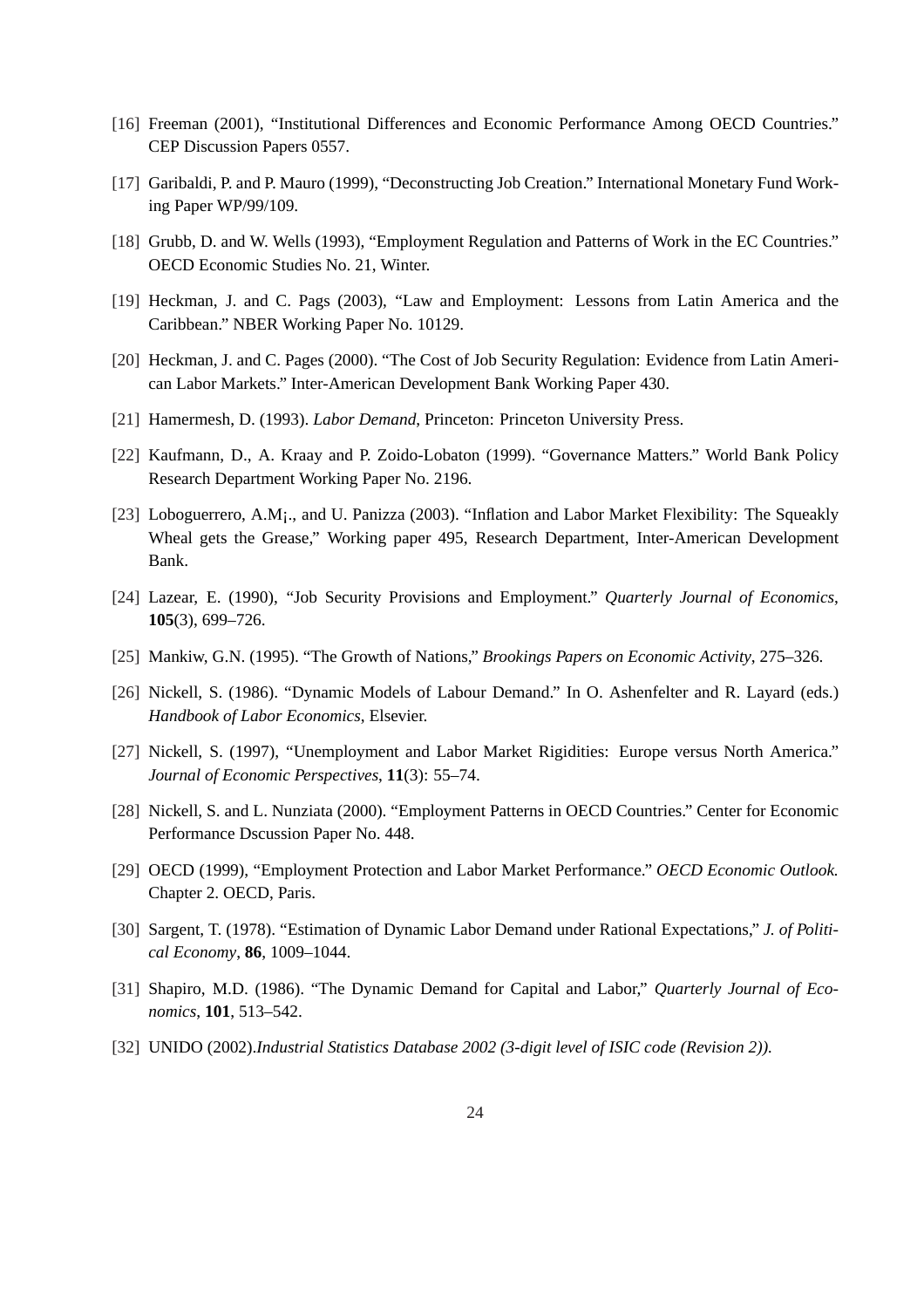# **APPENDICES**

# **A Firm's Optimization Problem**

In this appendix we derive the representative firm's optimal policy described in (8) and (9).

The Bellman equation for the problem described in Section 2 is:

$$
V(x,k) = \min_{w} \left\{ (x-w)^2 + kw^2 + \rho \int \int V(x-w+u,k')dF(u)dH(k') \right\},
$$
 (25)

where *k* denotes the current draw of the adjustment cost (it can take the values 0, *K* and ∞),  $x = e_t^* - e_{t-1}$ ,  $w =$  $\Delta e_t$  and  $u = \Delta e_{t+1}^*$ . As mentioned in the main text,  $e^*$  follows a random walk, with innovations distributed according to  $F(u)$ . For simplicity we set the corresponding drift (and thus the mean of  $F$ ) equal to zero, yet the proof that follows can be extended to the case with non-zero drift, resulting in the same expression we derive for v below. The variance of *F* is denoted by  $\sigma^2$ . Finally, *H* denotes the distribution of adjustment costs, which was characterized in (6) in the main text.

Existence and uniqueness of a solution to the Bellman equation is proved along similar lines to the standard case of quadratic adjustment costs. We therefore concentrate on characterizing the optimal policy. We posit a value function of the form :

$$
V(x,k) = A + C(k)x^2,
$$
\n<sup>(26)</sup>

where both *A* and *C* are positive and *C* depends on the current draw of the adjustment cost, *k*.

Substituting (26) into the r.h.s. of (25) and minimizing over *w* yields:

$$
w(k) = \psi(k)x,
$$

with

$$
\psi(k) = \frac{1 + \rho\mu(C)}{1 + \rho\mu(C) + k},\tag{27}
$$

$$
\mu(C) = \int C(k) dH(k). \tag{28}
$$

Substituting the expression for  $w(k)$  back into (25) and equating both sides yields:

$$
A = \rho[A + \mu(C)\sigma^2]
$$
 (29)

$$
C(k) = \frac{[1 + \rho\mu(C)]k}{1 + \rho\mu(C) + k}.
$$
\n(30)

If follows that

$$
A = \frac{\rho}{1 - \rho} \mu(C) \sigma^2.
$$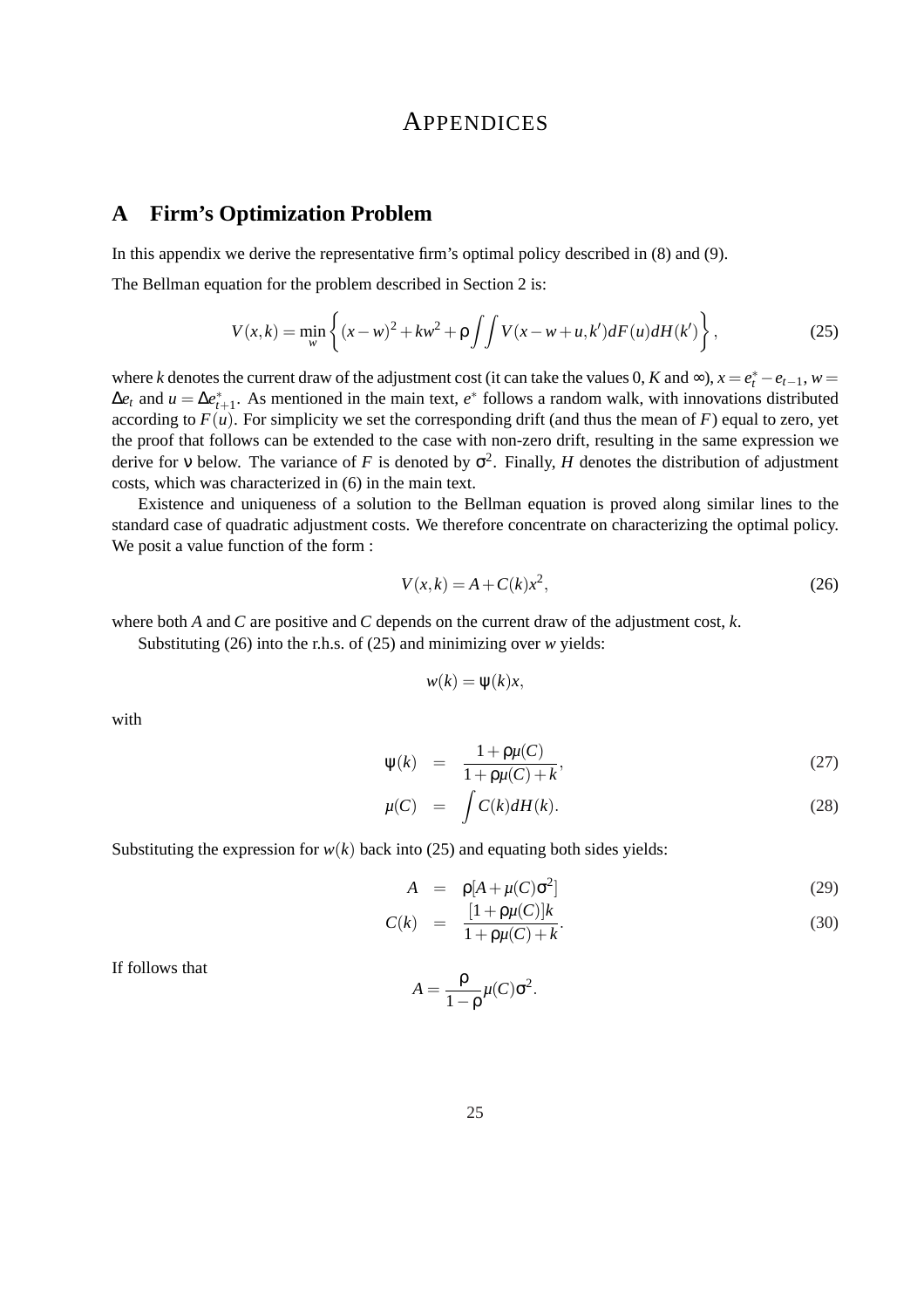To complete the proof we next find a solution to the fixed-point problem:

$$
\mu(C) = \int \frac{[1 + \rho\mu(C)]k}{1 + \rho\mu(C) + k} dH(k).
$$

Equivalently, letting  $G(k) \equiv 1 + \rho C(k)$  it suffices to find a value of  $\mu(G)$  that satisfies:

$$
\mu(G) = \int \left[ 1 + \frac{\rho k \mu(G)}{k + \mu(G)} \right] dH(k). \tag{31}
$$

To solve this fixed point problem, we note that: $^{22}$ 

$$
\int \frac{k}{k+x} dH(k) = \pi_{\infty} + \frac{k}{k+x} \pi_k.
$$

Substituting this expression in (31) yields the following second degree equation for  $x \equiv \mu(G)$ :

$$
(1 - \rho \pi_{\infty})x^2 + [k - 1 - \rho(\pi_{\infty} + \pi_k)]x - k = 0.
$$

Solving this equation,<sup>23</sup> leads to an expression for  $\mu(G)$ , which combined with (27) yields:

$$
\frac{1}{1-v(k)} = \frac{\mu(G)+k}{k} = \frac{1+k + \rho k(\pi_k - \pi_\infty) + \sqrt{[1+k + \rho k(\pi_k + \pi_\infty)]^2 - 4k\rho[(k+1)\pi_\infty + k\pi_k]}}{2k(1-\rho\pi_\infty)}.
$$

This extends the well known result for quadratic adjustment costs to incorporate lumpy adjustment as well.

# **B Endogeneity of the Gap Measure**

The model is the one described in Section 2.1. Ignoring country differences and fixing  $t<sub>1</sub><sup>24</sup>$  we have that

$$
\Delta e_j = \Psi_j x_j,\tag{32}
$$

where  $x_j \equiv e_{jt}^* - e_{j,t-1}$  and the  $\psi$  are i.i.d., independent of the  $x_i$ , with mean  $\lambda$  and variance  $\zeta \lambda (1 - \lambda)$ ,  $0 \le \zeta \le 1$ . It follows from (32) that:

$$
\Delta e_j = \lambda x_j + u_j,\tag{33}
$$

with  $u_j \equiv (\psi_j - \lambda)x_j$  satisfying all properties of an error term in a standard regression setting, except for homoscedasticity. Thus, if we observe the ∆*e<sup>j</sup>* and *x<sup>j</sup>* and estimate (33), we obtain an unbiased and consistent estimator for  $\lambda$ <sup>25</sup>

Removing  $\Delta e$  from the gap measure is equivalent to replacing  $x_j$  by  $z_j \equiv x_j - \Delta e_j$  in (33). It is obvious that  $z_j = 0$  when  $\psi = 1$  and  $\Delta e_j = 0$  when  $\psi_j = 0$ . Since the two values  $\psi_j$  takes in the Calvo case ( $\zeta = 1$ ) are 0 and 1, we have that when estimating the regression coefficient via OLS the covariance in the numerator

 $22$ So far we have not used our assumptions on the distribution of adjustment costs. The approach followed here extends easily, for example, to the case where the parameter *K* can take more than one value.

<sup>&</sup>lt;sup>23</sup>Only the positive root implies an economically meaningful positive value for  $\mu(G)$ .

<sup>&</sup>lt;sup>24</sup>The latter is justified by the fact that most of our identification comes from cross-sectional variation.

<sup>&</sup>lt;sup>25</sup>This, in a nutshell, is the essence of the estimation procedure described in detail in Section 2 of the main text, with  $x_i$  corresponding to the gap measure defined in (13).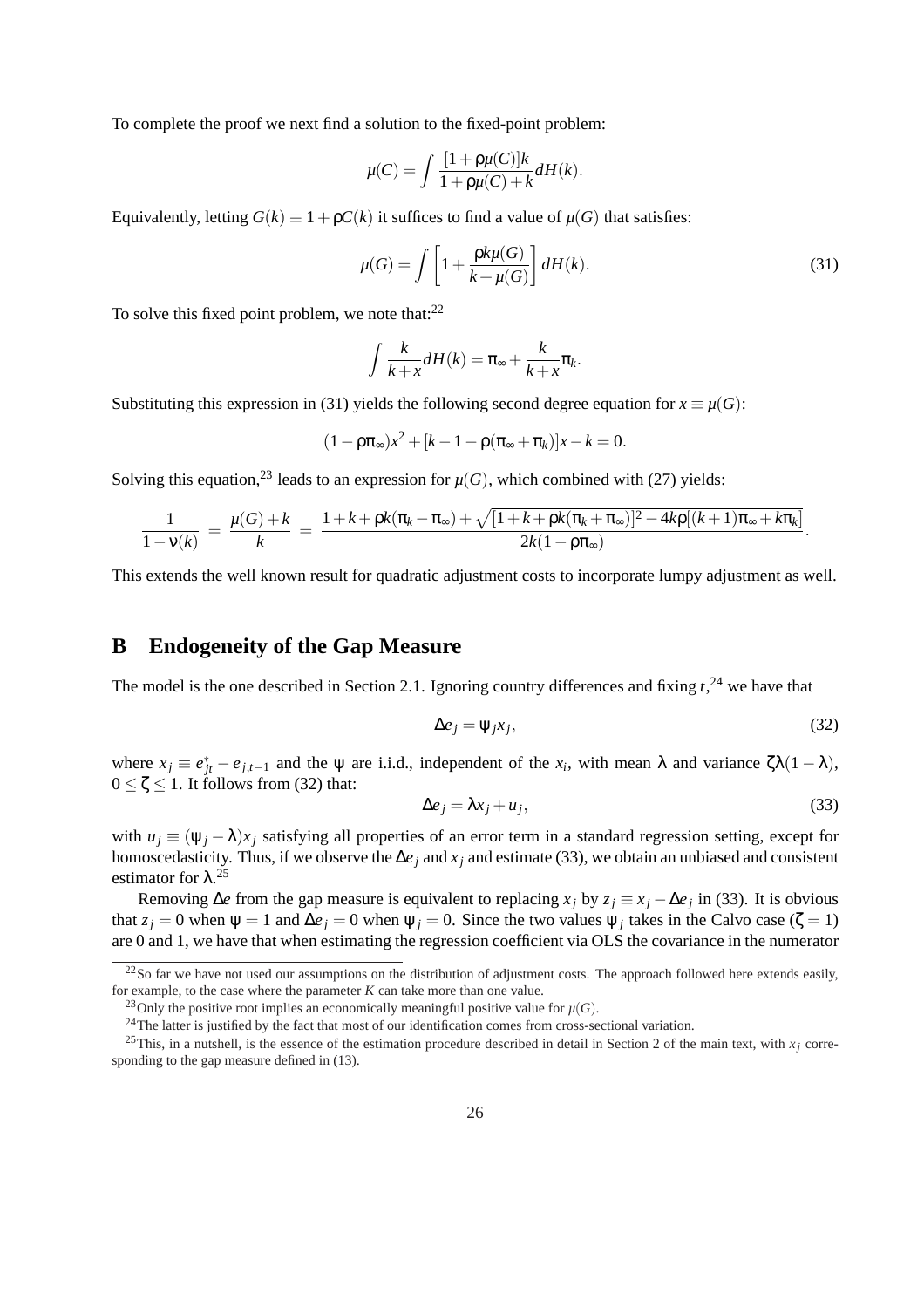will be equal to minus the product of the average of ∆*e<sup>j</sup>* and the average of the *z<sup>j</sup>* . Since both averages have the same sign, it follows that the regression coefficient will be negative (or zero if both averages are equal to zero).

Since we are considering sectoral data, the case  $\zeta = 1$  may seem somewhat extreme. The following proposition shows that even for small departures from the partial adjustment case, the bias is likely to be significant.

**Proposition 1** *Consider the setting described above. Denote by*  $\hat{\beta}$  *the OLS estimate of the coefficient* β *in* 

$$
\Delta e_j = const + \beta z_j + error.
$$

*Denote by*  $\mu$  *and*  $\sigma^2$  *the (theoretical) mean and variance of the*  $x_j$ *'s. Then:* 

$$
\text{plim}_{N \to \infty} \hat{\beta} = \frac{(1 - \zeta)\sigma^2 - \zeta\mu^2}{[1 - (1 - \zeta)\lambda]\sigma^2 + \zeta\lambda\mu^2} \lambda. \tag{34}
$$

**Proof** From  $\Delta e_j = \psi_j x_j$  and  $z_j = (1 - \psi_j) x_j$  it follows that:

$$
Cov(\Delta e, z) = \frac{1}{N} \sum_{i} \psi_i (1 - \psi_i) x_i^2 - \left(\frac{1}{N} \sum_{i} \psi_i x_i\right) \left(\frac{1}{N} \sum_{i} (1 - \psi_i) x_i\right),
$$

and

$$
Var(z) = \frac{1}{N} \sum_{i} (1 - \psi_i)^2 x_i^2 - \left[ \frac{1}{N} \sum_{i} (1 - \psi_i) x_i \right]^2.
$$

Taking expectations over the  $\psi_i$ , conditional on the  $x_i$ , and letting N tend to infinity leads to:

$$
E[\hat{\beta}] = \frac{E[\psi(1-\psi)](\sigma^2 + \mu^2) - \lambda(1-\lambda)\mu^2}{E[(1-\psi)^2](\sigma^2 + \mu^2) - (1-\lambda)^2\mu^2}.
$$

The result now follows from the expression above and the fact that:

$$
E[\psi(1-\psi)] = (1-\zeta)\lambda(1-\lambda),
$$
  
\n
$$
E[(1-\psi)^2] = [1-(1-\zeta)\lambda](1-\lambda).
$$

It follows that plim<sub>*N*→∞</sub> $\hat{\beta}$  is decreasing in  $\zeta$ , varying from  $\lambda/(1-\lambda)$  when  $\zeta = 0$  to  $-\lambda\mu^2/(\sigma^2 + \lambda\mu^2)$ when  $\zeta = 1$ . It also follows that plim<sub>*N*→∞</sub> $\hat{\beta}$  is decreasing in |*µ*|, so that:

$$
\mathrm{plim}_{N\to\infty}\hat{\beta}\leq \frac{(1-\zeta)\lambda}{1-(1-\zeta)\lambda}.
$$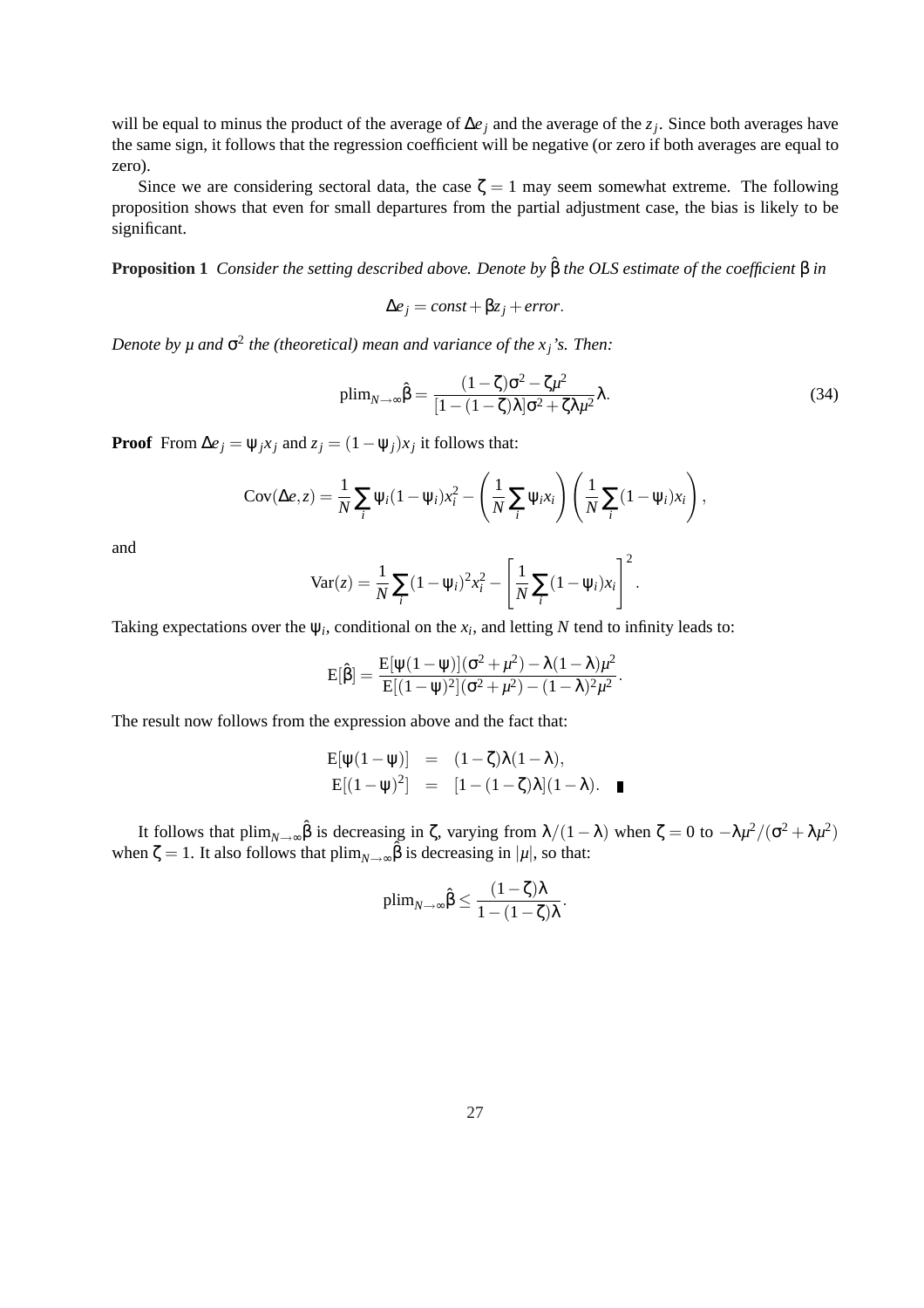# **C Gauging the Costs**

In this appendix we derive (24). From (23) and (24) it follows that it suffices to show that under the assumptions in Section 4 we have: ·  $\overline{a}$ 

$$
\frac{A_2 - A_1}{A_1} \cong \left[\frac{1}{\lambda_1} - \frac{1}{\lambda_2}\right] \xi,
$$
\n(35)

where we have dropped the subindex  $c$  from the  $\lambda$  and

$$
\xi = \frac{\alpha \gamma (2 - \alpha \gamma)}{2(1 - \alpha \gamma)^2} (\sigma_I^2 + \sigma_A^2),\tag{36}
$$

with  $\gamma = (\eta - 1)/\eta$ .

The intuition is easier if we consider the following, equivalent, problem. The economy consists of a very large and fixed number of firms (no entry or exit). Production by firm *i* during period *t* is  $Y_{i,t} = A_{i,t} L_{i,t}^{\alpha}$ ,  $26$ while (inverse) demand for good *i* in period *t* is  $P_{i,t} = Y_{i,t}^{-1/\eta}$  $\sum_{i,t}$ <sup> $\left\lfloor t \right\rfloor$ </sup>, where  $A_{i,t}$  denotes productivity shocks, assumed to follow a geometric random walk, so that

$$
\Delta \log A_{i,t} \equiv \Delta a_{i,t} = v_t^A + v_{i,t}^I,
$$

with  $v_t^A$  i.i.d.  $\mathcal{N}(0, \sigma_A^2)$  and  $v_{i,t}^I$  i.i.d.  $\mathcal{N}(0, \sigma_I^2)$ . Hence  $\Delta a_{i,t}$  follows a  $\mathcal{N}(0, \sigma_T^2)$ , with  $\sigma_T^2 = \sigma_A^2 + \sigma_I^2$ . We assume the wage remains constant throughout.

In what follows lower case letters denote the logarithm of upper case variables. Similarly, \*-variables denote the frictionless counterpart of the non-starred variable.

Solving the firm's maximization problem in the absence of adjustment costs leads to:

$$
\Delta l_{i,t}^* = \frac{\gamma}{1 - \alpha \gamma} \Delta a_{i,t},\tag{37}
$$

and hence

$$
\Delta y_{i,t}^* = \frac{1}{1 - \alpha \gamma} \Delta a_{i,t}.
$$
\n(38)

Denote by  $Y_t^*$  aggregate production in period *t* if there were no frictions. It then follows from (38) that:

$$
Y_{i,t}^* = e^{\tau \Delta a_{i,t}} Y_{i,t-1}^*,\tag{39}
$$

with  $\tau \equiv 1/(1 - \alpha \gamma)$ , Taking expectations (over *i* for a particular realization of  $v_t^A$ ) on both sides of (39) and noting that both terms being multiplied on the r.h.s. are, by assumption, independent (random walk), yields

$$
Y_t^* = e^{\tau v_t^A + \frac{1}{2}\tau^2 \sigma_t^2} Y_{t-1}^*,\tag{40}
$$

Averaging over all possible realizations of  $v_t^A$  (these fluctuations are not the ones we are interested in for the calculation at hand) leads to

$$
Y_t^* = e^{\frac{1}{2}\tau^2 \sigma_T^2} Y_{t-1}^*,
$$

<sup>26</sup>That is, we ignore hours in the production function.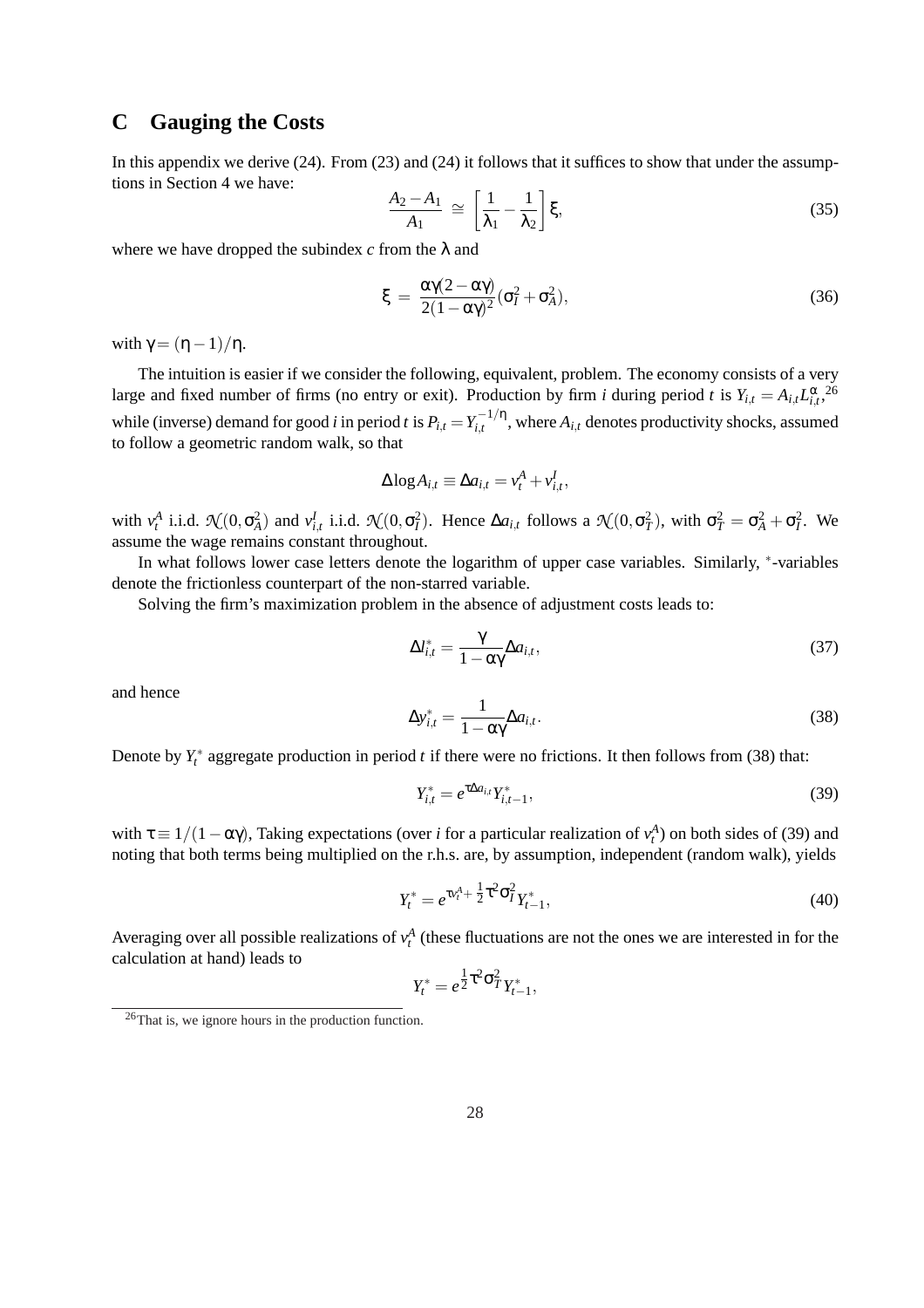and therefore for  $k = 1, 2, 3, \dots$ :

$$
Y_t^* = e^{\frac{1}{2}k\tau^2 \sigma_T^2} Y_{t-k}^*.
$$
\n(41)

Denote:

- *Yt*,*t*−*k*: aggregate *Y* that would attain in period *t* if firms had the frictionless optimal levels of labor corresponding to period  $t - k$ . This is the average *Y* for units that last adjusted *k* periods ago.
- $Y_{i,t,t-k}$ : the corresponding level of production of firm *i* in *t*.

From the expressions derived above it follows that:

$$
\frac{Y_{i,t,t-1}}{Y_{i,t}^*} = \left(\frac{L_{i,t-1}^*}{L_{i,t}^*}\right)^{\alpha} = e^{-\alpha \gamma \tau \Delta a_{i,t}},
$$

and therefore

$$
Y_{i,t,t-1} = e^{\Delta a_{i,t}} Y_{i,t-1}^*.
$$

Taking expectations (with respect to idiosyncratic and aggregate shocks) on both sides of the latter expression (here we use that  $\Delta a_{i,t}$  is independent of  $Y^*_{i,t-1}$ ) yields

$$
Y_{t,t-1}=e^{\frac{1}{2}\sigma_T^2}Y_{t-1}^*,
$$

which combined with (41) leads to:

$$
Y_{t,t-1} = e^{\frac{1}{2}(1-\tau^2)\sigma_T^2}Y_t^*.
$$

A derivation similar to the one above, leads to:

$$
Y_{i,t,t-k} = e^{\Delta a_{i,t} + \Delta a_{i,t-1} + \ldots + \Delta a_{i,t-k+1}} Y_{t-k}^*,
$$

which combined with  $(41)$  gives:

$$
Y_{t,t-k} = e^{-k\xi} Y_t^*,\tag{42}
$$

with ξ defined in (36).

Assuming Calvo-type adjustment with probability  $\lambda$ , we decompose aggregate production into the sum of the contributions of cohorts:

$$
Y_t = \lambda Y_t^* + \lambda (1-\lambda) Y_{t,t-1} + \lambda (1-\lambda)^2 Y_{t,t-2} + \ldots
$$

Substituting (42) in the expression above yields:

$$
Y_t = \frac{\lambda}{1 - (1 - \lambda)e^{-\xi}} Y_t^*.
$$
\n(43)

It follows that the production gap, defined as:

$$
Prod. Gap \equiv \frac{Y_t^*-Y_t}{Y_t^*},
$$